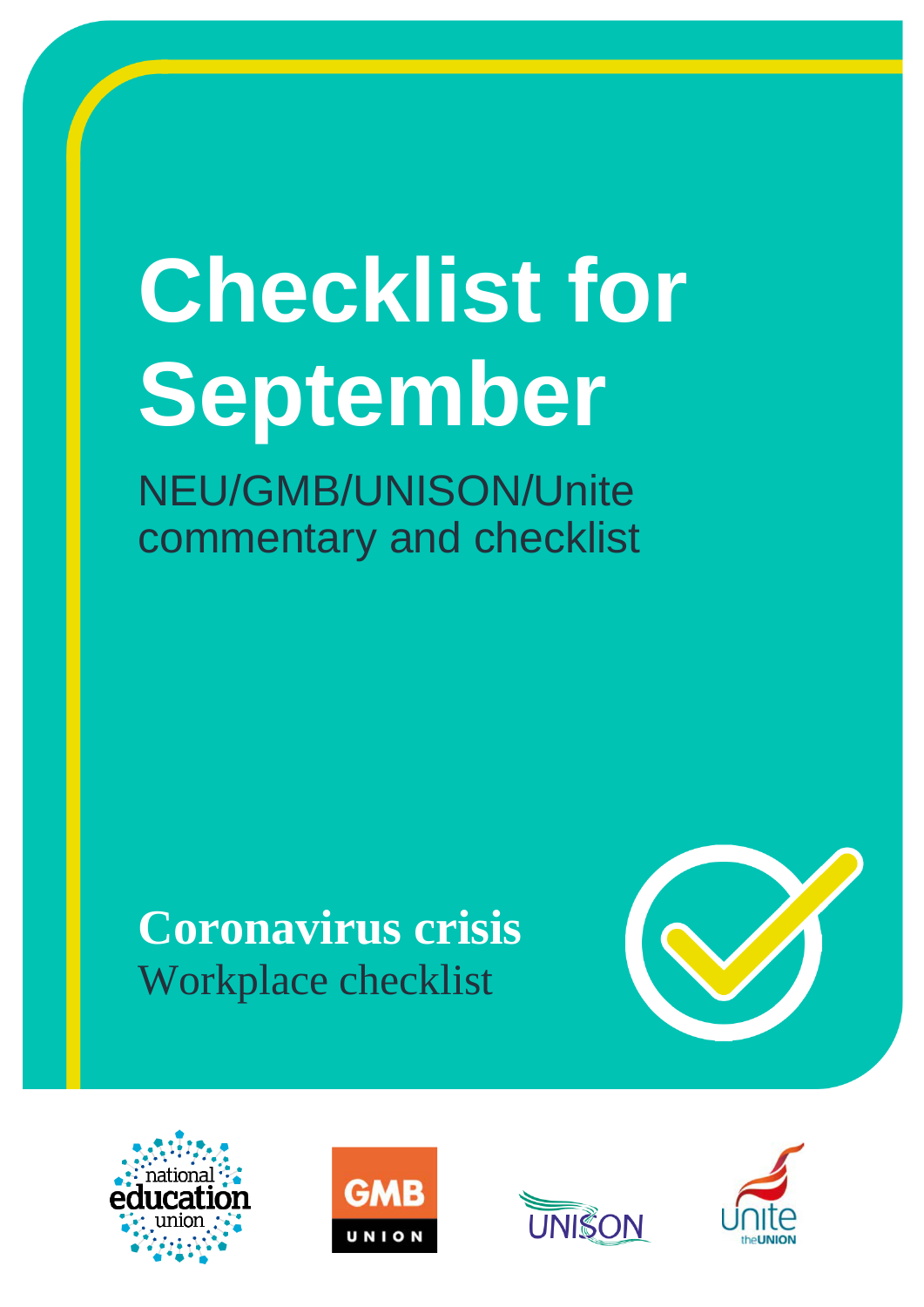# **How to use this checklist**

# The DfE has asked schools to prepare for all pupils to return full-time from the start of the autumn term. This is an enormously challenging task.

While the DfE emphasises that schools must continue to conduct risk assessments and put in place control measures, it is not for example advising schools to adopt the same kind of physical distancing measures which apply across the rest of society.

This joint commentary and checklist is based on the [current DfE advice](https://www.gov.uk/government/publications/actions-for-schools-during-the-coronavirus-outbreak/guidance-for-full-opening-schools) for schools and follows its structure. It aims to help those who work in and lead schools to understand the DFE advice and the joint unions' concerns and prepare for a safe return to school. It proposes questions for union reps to ask about different aspects of plans for reopening with the overall aim of making them as safe as they can be. Risk assessment is at the very centre of our approach

- this checklist is intended to assist with a thorough and wide-ranging risk assessment, not replace or substitute for one.

Union reps should seek meetings with school leaders in order to discuss plans for full opening. School leaders' difficult responsibility will be assisted by comprehensive union input. Consultation must start as soon as possible and allow for improvements to be made to those plans. If unfortunately there is a either a failure to consult, or members' concerns are not being addressed, then this should be escalated.

Union reps should share this checklist (and their school's existing and proposed risk assessments if available) with members and invite them to comment formally and informally via zoom meetings or other means. Members should be updated on progress and remain fully involved.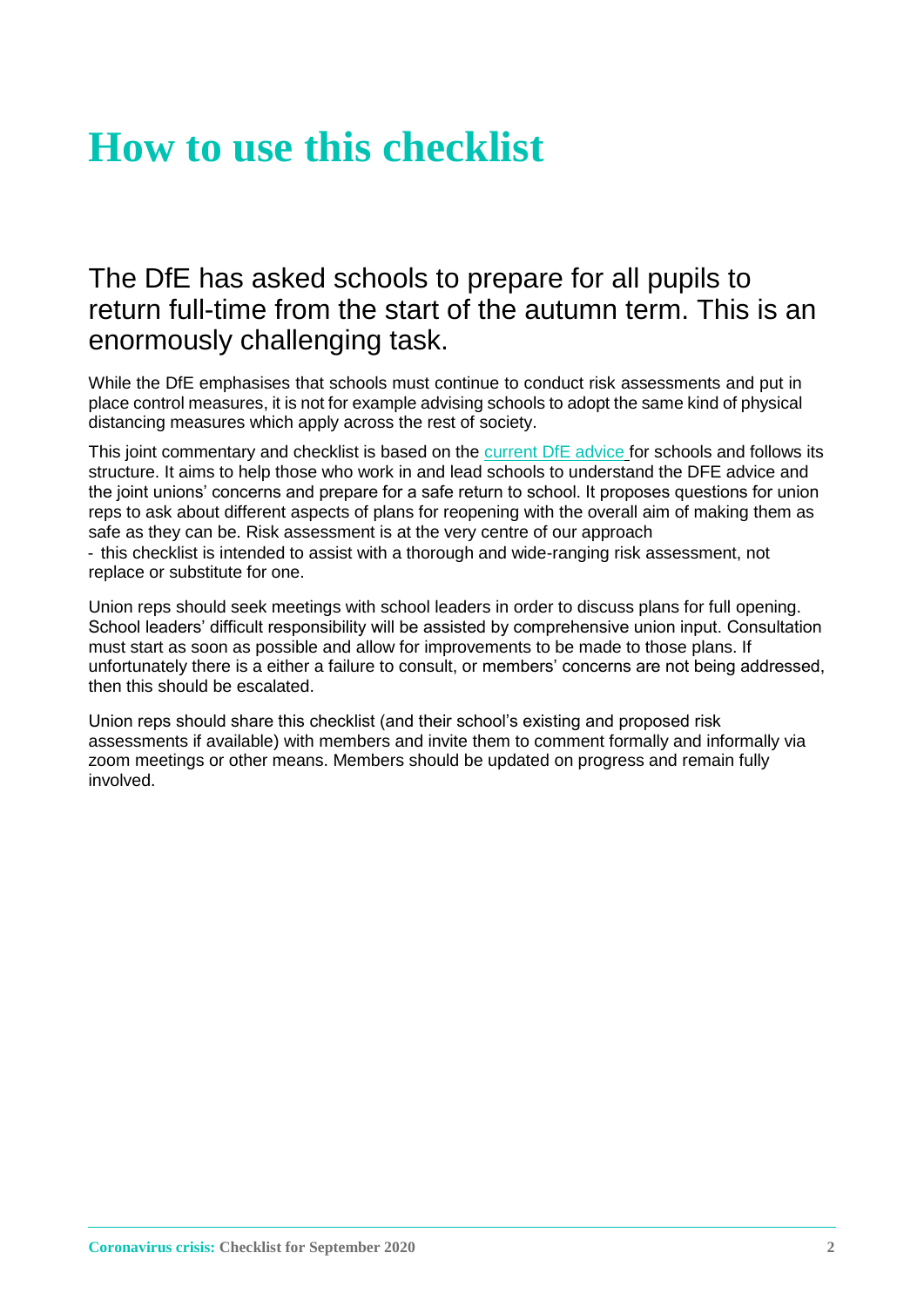#### **The risk assessment process**

(refer to [DFE Advice](https://www.gov.uk/government/publications/actions-for-schools-during-the-coronavirus-outbreak/guidance-for-full-opening-schools) Section 1 "Public Health Advice to Minimise COVID-19 Risks" and Annex A)

The DFE advice notes that schools must review and update their risk assessments to include the additional control measures needed for a return to full opening and put arrangements in place for monitoring and updating arrangements from September. Annex A of the DFE advice gives more detailed advice on the process.

#### **Main question:**

**Has your school met its legal requirement to update its risk assessments to include additional/revised control measures needed for a return to full opening in September?**



| F          | Will there be full consultation with union reps and staff on the<br>revised risk assessments for full opening in September?                                                                         | Staff have been and will continue to<br>be consulted.                                             |
|------------|-----------------------------------------------------------------------------------------------------------------------------------------------------------------------------------------------------|---------------------------------------------------------------------------------------------------|
| t          | Will parents/carers and pupils be informed of planned<br>measures to protect them and others?                                                                                                       | Parents have been written to. All<br>risk assessments etc available via<br>lour website           |
| lt.        | Has it been agreed that the risk assessments will be reviewed<br>before reopening when circumstances may be different and<br>periodically thereafter?                                               | Risk assessment has been re-<br>visited and updated where<br>necessary                            |
| lt.        | Has the process included risk assessments for individual staff<br>at greater risk for example pregnant women, new mothers,<br>older staff, disabled staff and Black staff?                          | No staff have currently been<br>identified as high risk.                                          |
| F          | Has the process also included risk assessments for individual<br>pupils identified as at greater risk, including users of<br>wheelchairs and other physical aids?                                   | No pupils currently identified as high<br>risk                                                    |
| lt         | Will the risk assessment be undertaken by a 'competent<br>person(s)' as defined by the Management of Health and<br>Safety at Work Regulations 1999?                                                 | Risk assessments will be<br>undertaken by SLT                                                     |
| lt.        | Will there be satisfactory arrangements for information,<br>instruction, training and supervision to ensure that procedures day on 1 <sup>st</sup> September and<br>are implemented and maintained? | Briefing to take place during PD<br>documentation shared                                          |
| t          | Will there be a system for flagging up deficiencies in the risk<br>assessment and ensuring that changes are introduced and<br>do all staff know about this?                                         | Staff have been encouraged to flag<br>up areas of concern. This will<br>continue to be encouraged |
| t          | Will the school have an alternative plan in case, for any<br>reason such as a renewed local lockdown, full opening<br>cannot take place at the beginning of September? If so, what<br>is it?        | There have been no indications that<br>we cannot open on 2 <sup>nd</sup> September                |
| $\ddagger$ | Has there been co-ordination between the school and any on-<br>site contractors in the development and sharing of risk<br>assessments?                                                              | Contractors are not permitted on-<br>site during school hours                                     |
| $\ddagger$ | Have arrangements been put in the place to ensure the<br>findings of the school risk assessment will be shared with<br>visiting workers and/or their employers?                                     | Risk assessment will be made<br>available                                                         |
| lt         | Have catering and cleaning arrangements been included in<br>the risk assessment, including in relation to shared<br>equipment as well as social distancing?                                         | Catering and cleaning are covered by<br>the risk assessment                                       |
| lt.        | Will the finished risk assessment be circulated to all staff and                                                                                                                                    | Yes                                                                                               |
|            | published on the school website?                                                                                                                                                                    |                                                                                                   |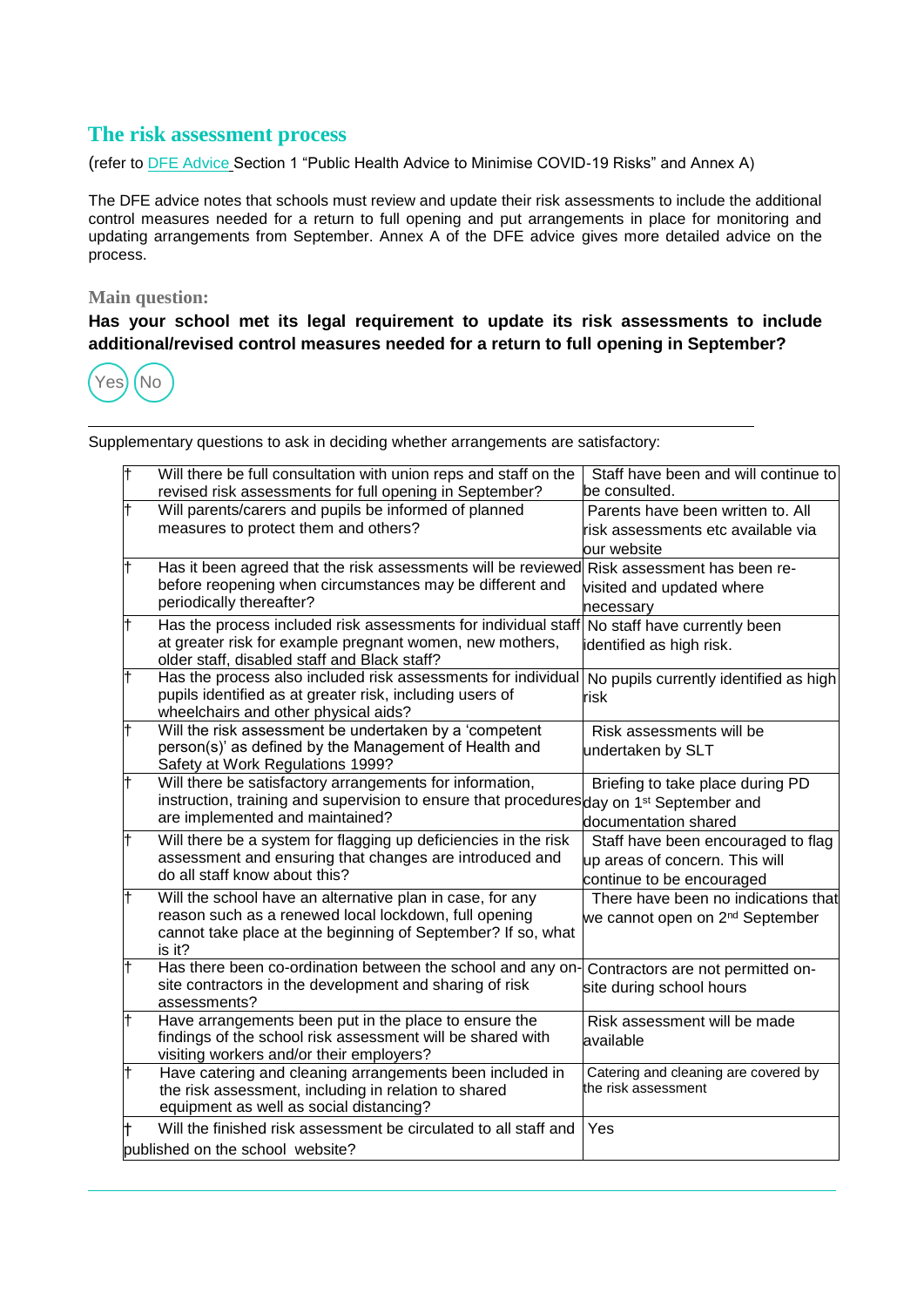#### **Protective measures**

(refer to [DFE Advice](https://www.gov.uk/government/publications/actions-for-schools-during-the-coronavirus-outbreak/guidance-for-full-opening-schools) Section 1 "Public Health Advice to Minimise COVID-19 Risks")

The DfE requires schools to adopt its numbered system of control measures. Measures 1 to 4 must be in place at all times; Measure 6 applies in specific circumstances; and Measures 7 to 9 must be followed in every case where infections occur in schools. Measure 5 relates to social distancing in the school and is considered in a separate section of the checklist.

#### **1. Minimising contact with those who are unwell**

#### **Main question:**

**Has your school adopted satisfactory control measures to minimise contact with those who are unwell?**



| Will everyone in the school community be informed and<br>reminded not to come into school if they have COVID-19<br>symptoms or have tested positive in the last 7 days and<br>to self-isolate for at least 7 days and arrange to be tested <sub>itested</sub> positive in the last 7 days.<br>if they develop symptoms? | There will be periodic reminders to all<br>members of the school community not to<br>attend if they have symptoms or have<br>We will encourage testing and have a<br>supply of some testing kits if needed |
|-------------------------------------------------------------------------------------------------------------------------------------------------------------------------------------------------------------------------------------------------------------------------------------------------------------------------|------------------------------------------------------------------------------------------------------------------------------------------------------------------------------------------------------------|
| Will a system be adopted and publicised for anyone who<br>develops COVID-19 symptoms to be sent home or<br>collected asap by parents/carers and for all staff and<br>students to be reminded to wash or sanitise their hands<br>if they have come into contact with them?                                               | Written protocol for dealing with anyone<br>who develops symptoms during the day<br>is in place                                                                                                            |
| Will arrangements be in place for children awaiting<br>collection to be kept isolated in a room with closed doors protocol<br>and open window and separate bathroom available<br>(including when more than one child is awaiting<br>collection)?                                                                        | System in place – contained in written                                                                                                                                                                     |
| Will these areas be cleaned afterwards to reduce the risk<br>of infection to others, and has it been agreed by whom?                                                                                                                                                                                                    | If cleaning can be left until the following<br>morning, it will be undertaken by cleaning<br>staff.                                                                                                        |
| Will PPE always be available for members of staff tasked +<br>with supporting children in these circumstances and will<br>they be trained in its safe use and disposal?                                                                                                                                                 | Yes                                                                                                                                                                                                        |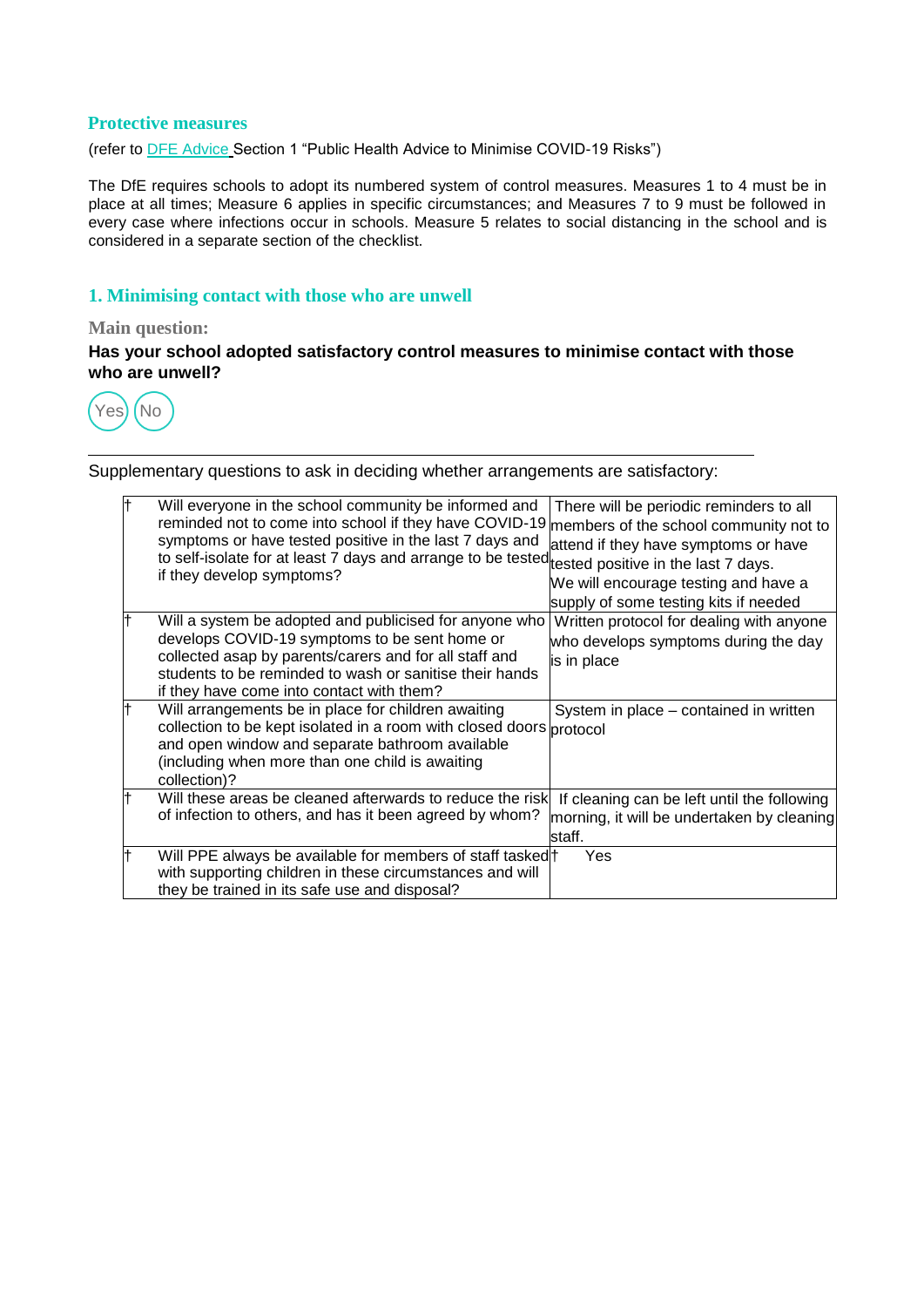# **2. Cleaning hands**

#### **Main question:**

**Has your school adopted satisfactory control measures to clean hands more often than usual?**



Supplementary questions to ask in deciding whether arrangements are satisfactory:

| eating | Are measures in place with sufficient time allocated for<br>pupils and staff to clean their hands (with soap & warm<br>running water or sanitiser) when they arrive at school,<br>return from breaks, change rooms and before and after | Hand sanitiser is available at entry and in all<br>classrooms                                                                         |
|--------|-----------------------------------------------------------------------------------------------------------------------------------------------------------------------------------------------------------------------------------------|---------------------------------------------------------------------------------------------------------------------------------------|
|        | Will mid-session breaks be long enough to allow hand<br>washing for all students and staff?                                                                                                                                             | Yes                                                                                                                                   |
|        | Will lunch breaks be long enough to allow hand<br>washing as well as eating and drinking?                                                                                                                                               | Yes                                                                                                                                   |
| lt     | How many additional hand washing or sanitising<br>locations will be needed?                                                                                                                                                             | Hand sanitising locations are available in all rooms                                                                                  |
| lt     | Will soap, warm water and sanitiser be available at all<br>times?                                                                                                                                                                       | <b>Yes</b>                                                                                                                            |
| l†     | Are satisfactory arrangements proposed to avoid<br>over-crowding particularly when pupils are gathering<br>to wash or sanitise their hands?                                                                                             | Only one pupil will be allowed in a toilet at any one<br>time. There will be no more than 8 pupils in ay<br>classroom at any one time |
|        | How will the school ensure that young pupils and<br>those with complex needs can be assisted and that<br>sanitiser isn't ingested or misused in other ways?                                                                             | Pupils will be supervised on a 1:4 basis                                                                                              |

# **3. Ensuring good respiratory hygiene**

# **Main question:**

#### **Has your school adopted satisfactory control measures to ensure good respiratory hygiene?**



| Will pupils be regularly reminded to catch their<br>coughs and sneezes with a tissue or elbow?                                                                                                                                                                                                                                                                                         | Yes – tissues will be available in every room                             |
|----------------------------------------------------------------------------------------------------------------------------------------------------------------------------------------------------------------------------------------------------------------------------------------------------------------------------------------------------------------------------------------|---------------------------------------------------------------------------|
| Will the 'catch it, bin it, kill it' approach work<br>with Early Years children? (If not, alternative<br>measures will need to be in place - see section<br>on PPE)                                                                                                                                                                                                                    | N/A                                                                       |
| Will windows be kept open at all possible times<br>to aid ventilation?                                                                                                                                                                                                                                                                                                                 | Yes – all staff will be encouraged to have windows<br>open where possible |
| Will doors be kept open where possible to aid<br>ventilation?                                                                                                                                                                                                                                                                                                                          | Yes - all doors will be propped open                                      |
| Will air conditioning only be used when it is<br>deemed safe to do so?                                                                                                                                                                                                                                                                                                                 | No air conditioning in the main body of school                            |
| Will any mechanical ventilation systems be run  <br>continuously, with any air recirculation<br>switched off or set to as low a level as possible<br>REHVA guidance? NB. Not including LEV<br>systems in secondary school workshops and<br>specialist rooms, which are used to remove<br>dust and other particles from the air as part of<br>practical making and finishing processes? | N/A                                                                       |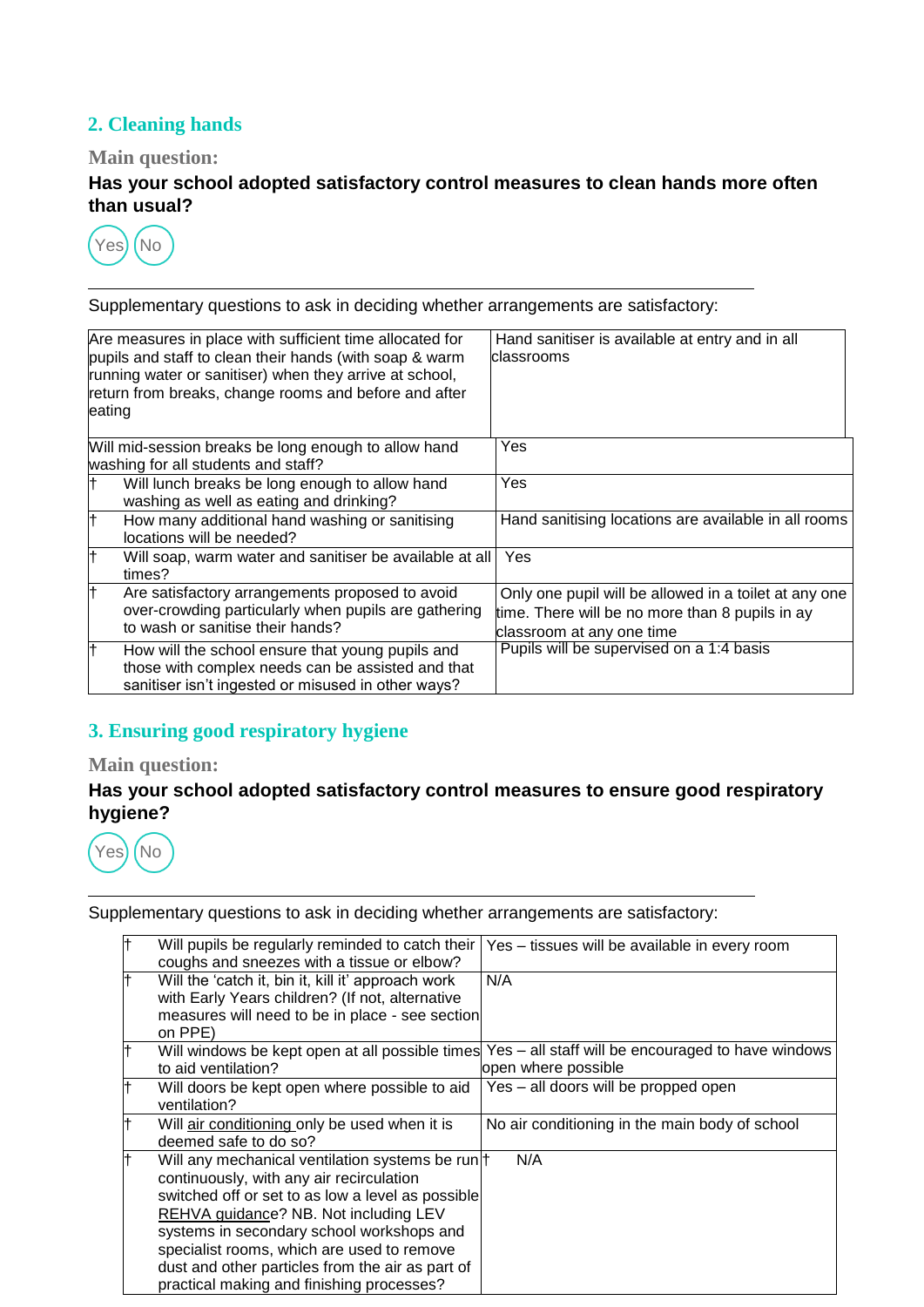| lt | What arrangements are in place to keep every<br>classroom and other work area supplied with<br>tissues at all times?                          | Caretaker will check rooms every day. Tissues are<br>available from the Business Manager if required<br>during the day |
|----|-----------------------------------------------------------------------------------------------------------------------------------------------|------------------------------------------------------------------------------------------------------------------------|
|    | Will lidded bins with double bagging be<br>available in every classroom and work area?                                                        | Yes                                                                                                                    |
| lt | Will arrangements be made for emptying and<br>sanitising bins regularly and for keeping bin<br>contents in a secure area prior to collection? | Yes                                                                                                                    |
| lt | Will there be different processes for dealing<br>with waste from those suspected to be<br>infected?                                           | Yes                                                                                                                    |
|    | Will paper towels and bins be provided in every †<br>toilet/washroom area and hot air hand dryers<br>disconnected?                            | Yes                                                                                                                    |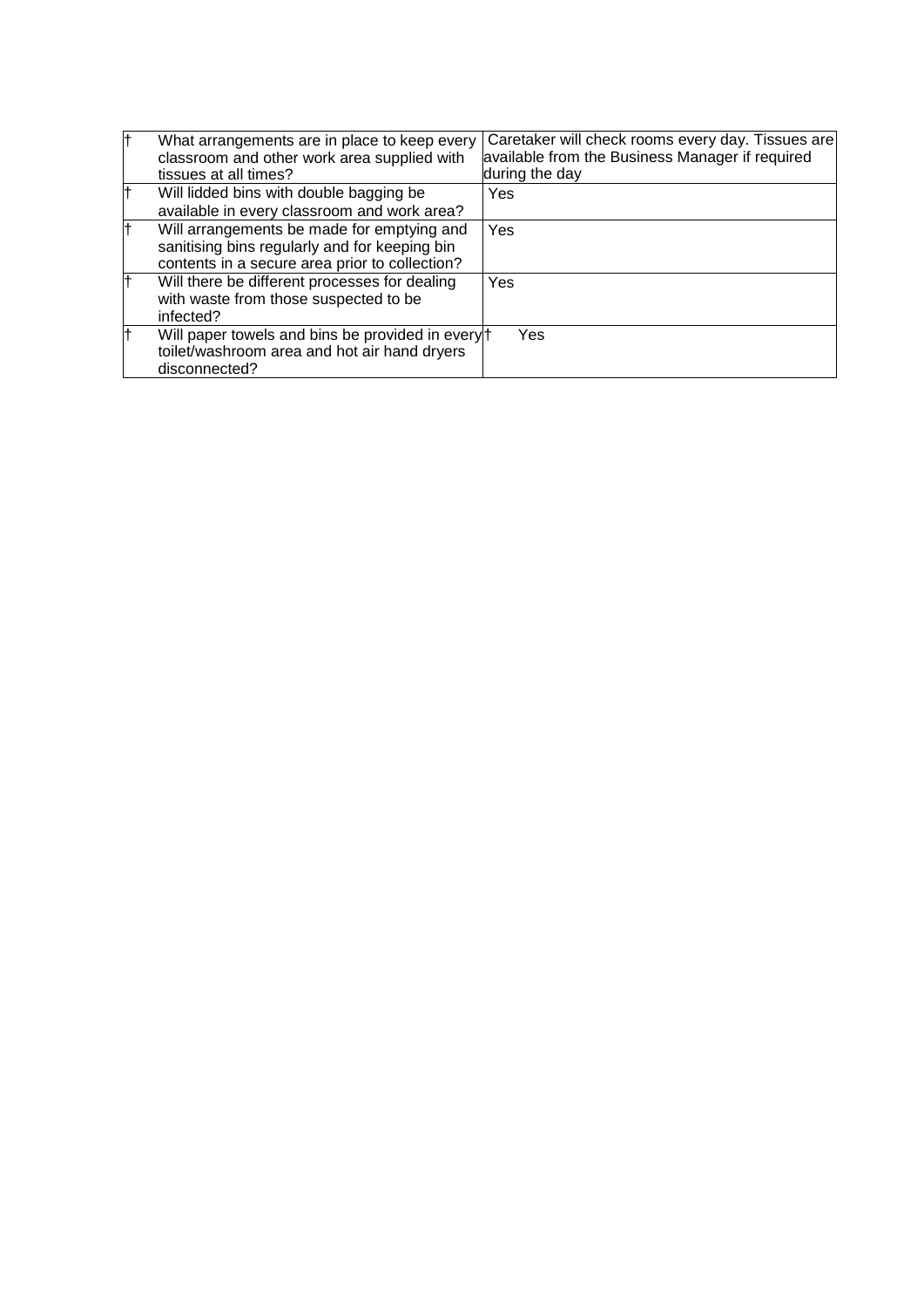# **4. Introducing enhanced cleaning**

# **Main question:**

**Has your school adopted satisfactory control measures to introduce enhanced cleaning including for frequently touched surfaces?**



| lt  | Will cleaning arrangements be extended to                                                                           | Yes.                                                |
|-----|---------------------------------------------------------------------------------------------------------------------|-----------------------------------------------------|
|     | cope with the increased numbers of staff and                                                                        |                                                     |
|     | pupils in attendance in September?                                                                                  |                                                     |
|     | Is there capacity amongst the cleaning staff to                                                                     |                                                     |
|     | meet these increased requirements? If not, will                                                                     |                                                     |
|     | additional cleaners be engaged?                                                                                     |                                                     |
|     | Will advice to pupils emphasise the need to                                                                         | Yes                                                 |
|     | adhere to the same standards of hygiene and                                                                         |                                                     |
|     | behaviour throughout all areas of the school?                                                                       |                                                     |
| lt. | Will all areas be thoroughly cleaned on a daily                                                                     | Daily cleaning will concentrate on frequently       |
|     | basis, with particular focus on frequently                                                                          | handled surfaces.                                   |
|     | handled surfaces such as door handles, light                                                                        |                                                     |
|     | switches, table/counter tops, handrails and                                                                         |                                                     |
|     | bannisters, chairs, computers including mouse                                                                       |                                                     |
|     | and keyboard, photocopiers, telephones,                                                                             |                                                     |
|     | shared learning resources or toys, specialist                                                                       |                                                     |
|     | equipment for SEND pupils, toilets and toilet                                                                       |                                                     |
|     | handles, sinks, taps and other areas touched<br>regularly, with additional cleaning during the                      |                                                     |
|     |                                                                                                                     |                                                     |
|     | day as necessary? Has it been agreed who will<br>undertake this work?                                               |                                                     |
|     |                                                                                                                     |                                                     |
|     | Will dedicated space be available for any Not currently applicable<br>breastfeeding women to express milk, and will |                                                     |
|     | the space be cleaned thoroughly after each                                                                          |                                                     |
|     | use? Has it been agreed who will undertake this                                                                     |                                                     |
|     | work?                                                                                                               |                                                     |
|     | Will each classroom be provided with gloves                                                                         | Yes                                                 |
|     | and disinfectant spray in case a pupil coughs                                                                       |                                                     |
|     | or sneezes on a piece of equipment or                                                                               |                                                     |
|     | furniture?                                                                                                          |                                                     |
|     | Will adequate arrangements be in place for                                                                          | Yes                                                 |
|     | cleaning of shared items which cannot be left                                                                       |                                                     |
|     | unused for 72 hours between use?                                                                                    |                                                     |
|     | Will arrangements be in place to limit the                                                                          | Pupils will continue to bring only limited items in |
|     | extent to which pupil belongings and school                                                                         | from home                                           |
|     | items are brought into school or taken home                                                                         |                                                     |
|     | and store belongings safely when in school?                                                                         |                                                     |
|     | Will arrangements be in place for limiting the                                                                      | School will have only 32 pupils in total.           |
|     | handling of pupil work by staff, including                                                                          |                                                     |
|     | amended arrangements for submitting work                                                                            |                                                     |
|     | online in preference to physical paper and                                                                          |                                                     |
|     | with<br>subsequent<br>changes<br>in<br>books.                                                                       |                                                     |
|     | arrangements for marking?                                                                                           |                                                     |
|     | What additional cleaning arrangements will be                                                                       | N/A                                                 |
|     | made for communal areas in boarding schools                                                                         |                                                     |
|     | such as shared lounges, bedrooms and                                                                                |                                                     |
|     | bathrooms?<br>What additional measures will be taken for                                                            | N/A                                                 |
|     |                                                                                                                     |                                                     |
|     | laundry provision in boarding schools?                                                                              |                                                     |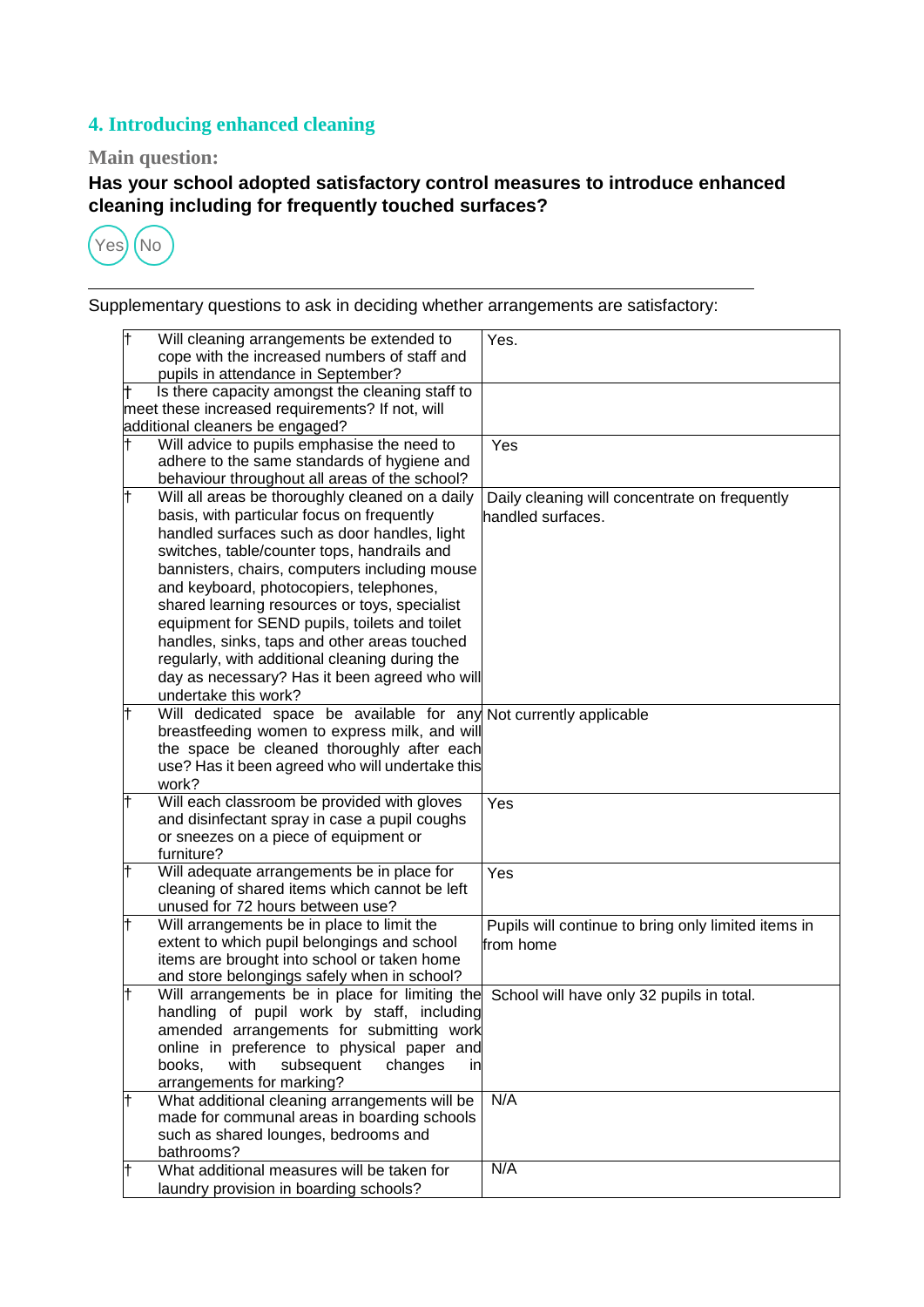# **5. Minimising contact and maintaining social distancing between individuals**

#### **See separate section of checklist below.**

# **6. Wearing personal protective equipment (PPE) where appropriate**

It is essential that school leaders are familiar with legal requirements regarding the [provision of](http://hse.gov.uk/contact/faqs/ppe.htm) [PPE,](http://hse.gov.uk/contact/faqs/ppe.htm) rather than focusing solely on the DfE guidance.

#### **Main question:**

#### **Has your school adopted satisfactory control measures for wearing PPE?**



Supplementary questions to ask in deciding whether arrangements are satisfactory:

| lt<br>As part of the risk assessment will appropriate<br>PPE be provided for staff at significant risk, due<br>to necessary close personal contact with pupils<br>who can't control behaviour such as spitting,<br>coughing or sneezing or whose behaviour or<br>learning needs to be physically managed,<br>including in Early Years and SEND settings but<br>also cleaning and laundry staff, house parents<br>and medical staff in boarding schools? | PPE will be made available to all staff at all times                                                                                                     |
|---------------------------------------------------------------------------------------------------------------------------------------------------------------------------------------------------------------------------------------------------------------------------------------------------------------------------------------------------------------------------------------------------------------------------------------------------------|----------------------------------------------------------------------------------------------------------------------------------------------------------|
| For these staff will each staff member be risk<br>assessed to ensure that the most appropriate PPE<br>for their individual needs and nature of work (eg<br>changing students/working with risk of regular<br>spitting), is sourced for their use in the workplace?<br>(eg hearing aid users cannot wear ties around the<br>ears, BSL users or those who need children to see<br>their mouth will need clear masks etc)?                                 | Yes -                                                                                                                                                    |
| Will appropriate PPE also be provided for staff<br>previously deemed to be extremely clinically<br>vulnerable, clinically vulnerable (including<br>pregnant women) or otherwise at higher risk, or<br>who have vulnerable family members, who are<br>returning to work in school?                                                                                                                                                                       | PPE will be made available to all staff at all times<br>Will all staff or pupils who choose to wear a face Staff and pupils are permitted to wear a face |
| covering, whether a face mask/face visor or both, for covering if they choose<br>purposes of personal reassurance be permitted to do<br>so? (The HSE says that if staff choose to wear face<br>coverings this should be supported by employers.)                                                                                                                                                                                                        |                                                                                                                                                          |

#### **7. Engaging with the NHS Test & Trace process**

#### **Main question:**

**Has your school adopted satisfactory control measures to engage with the NHS Test & Trace process?**



|                                                                                      | Will arrangements for compliance with the NHS Pupils and staff will be periodically reminded to |
|--------------------------------------------------------------------------------------|-------------------------------------------------------------------------------------------------|
| Test and Trace system to be communicated to lengage with the track and trace system. |                                                                                                 |
| all staff, students, visitors and parents?                                           |                                                                                                 |
| Will these arrangements provide that children                                        | Yes. Parents will be required to provide this                                                   |
| sent home with symptoms do not return to                                             | information                                                                                     |
| school until either the isolation period has                                         |                                                                                                 |
| passed or a negative test result is provided?                                        |                                                                                                 |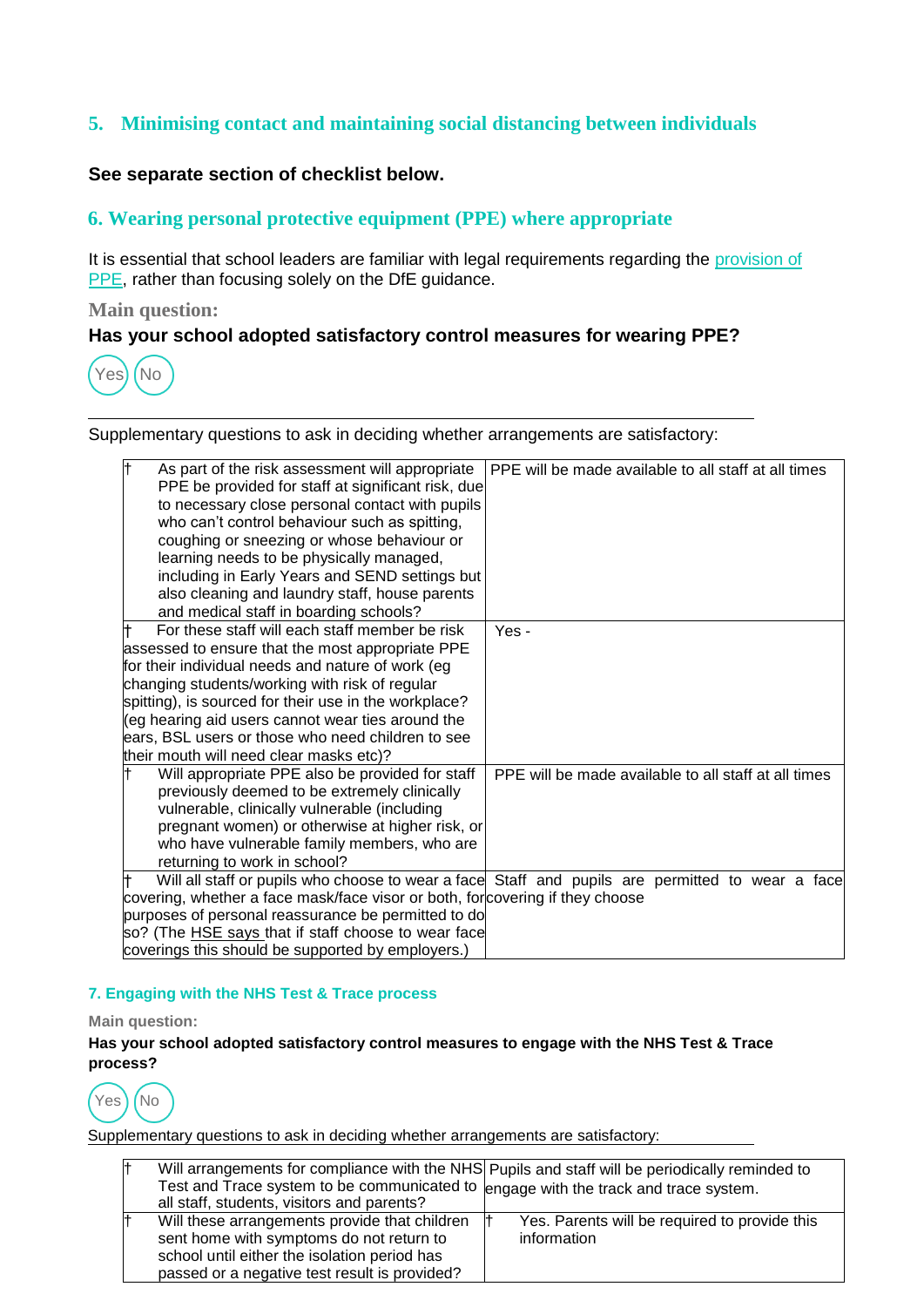# **8. Managing confirmed COVID-19 cases in the school community**

**Main question:**

**Has your school adopted satisfactory control measures to manage confirmed COVID-19 cases in the school community?**



Supplementary questions to ask in deciding whether arrangements are satisfactory:

| lt  | Will the school undertake to follow DFE advice<br>on sending home anyone who have been in<br>close contact with confirmed cases and<br>advising them to self-isolate for 14 days?          | School will follow DFE guidance at all times                                            |
|-----|--------------------------------------------------------------------------------------------------------------------------------------------------------------------------------------------|-----------------------------------------------------------------------------------------|
|     | Will these arrangements provide that children<br>sent home with symptoms do not return to<br>school until either the isolation period has<br>passed or a negative test result is provided? | Parents will be advised that these criteria need to<br>be met before a pupil can return |
|     | Will specific staff members be appointed to                                                                                                                                                | SLT will liaise with the health protection team to                                      |
|     | liaise with the local health protection team as                                                                                                                                            | help in identifying close contacts                                                      |
|     | necessary and identify close contacts in the event                                                                                                                                         |                                                                                         |
|     | of any confirmed cases?                                                                                                                                                                    |                                                                                         |
|     | Will the school seek the advice of the local                                                                                                                                               | School will be guided by the health protection                                          |
|     | health protection team on sharing information<br>about the identity of confirmed cases?                                                                                                    | team on all matters                                                                     |
| lt. | Where this impracticable, such as potentially                                                                                                                                              | N/A                                                                                     |
|     | for overseas pupils in boarding schools, has<br>special provision been made for self-isolation?                                                                                            |                                                                                         |

#### **9. Containing outbreaks**

#### **Main question:**

**Has your school adopted satisfactory control measures to contain any outbreak by following local health protection team advice?**



†

| Will an assurance be given that staff will be<br>told whenever a child or staff member goes<br>home with COVID-19 symptoms?                                    | Staff will be kept fully informed                                                                               |
|----------------------------------------------------------------------------------------------------------------------------------------------------------------|-----------------------------------------------------------------------------------------------------------------|
| Will an assurance be given that trade<br>union reps will be involved including in<br>liaison with the local health protection<br>team?                         | There are currently no identified union reps -<br>should reps be identified, they will of course be<br>included |
| Can an assurance be given that all<br>necessary information about potential<br>outbreaks will be treated as urgent and<br>shared with staff at an early stage? | Staff will be informed as soon as is<br>practicable                                                             |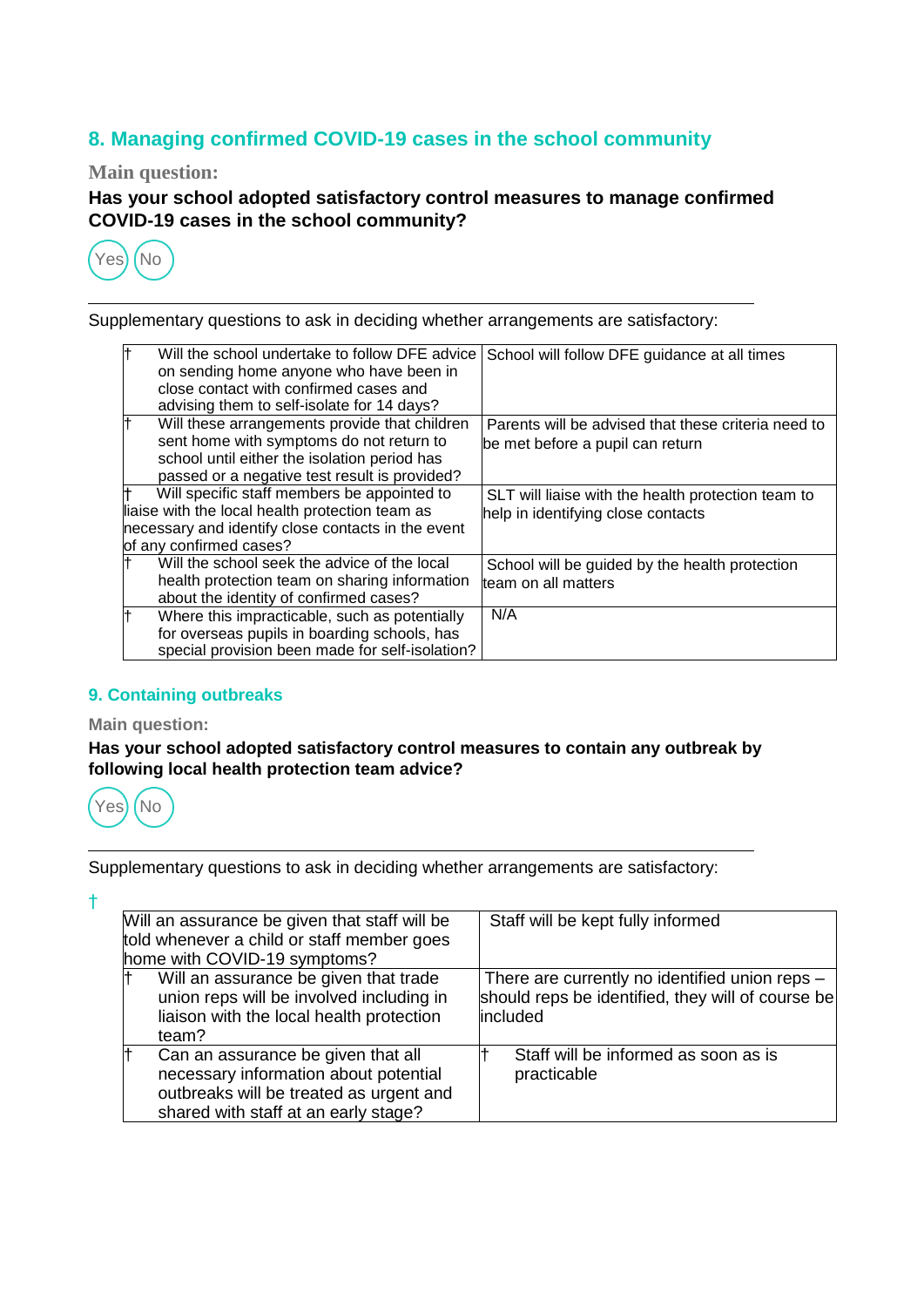#### **Social distancing**

(refer to [DFE Advice](https://www.gov.uk/government/publications/actions-for-schools-during-the-coronavirus-outbreak/guidance-for-full-opening-schools) Section 1 "Public Health Advice to Minimise COVID-19 Risks")

The arrangements adopted by schools for minimising contact and maintaining social distancing between individuals are of vital importance for staff and student safety. The DFE advice assumes a continuing decrease in the prevalence of COVID-19 into the autumn term. The DFE's overarching principle is to reduce the number of contacts by keeping groups separate (the 'bubble' approach) and maintain social distance between individuals where possible. The DFE proposes that bubbles can increase in size, potentially to encompass entire year groups, and that teachers and other staff can move between classes and year groups as necessary. For secondary schools, the DFE advises staff to maintain distance from pupils and other staff, ideally at a 2-metre distance.

# **a. Grouping children**

#### **Main question:**

#### **Has your school adopted satisfactory control measures for social distancing when grouping students?**



| lt  | Have decisions been made to keep the size of<br>bubbles as small as possible?                                                                   | Pupils will be kept in year groups for tutor time.<br>Teaching groups will be no more than 8        |
|-----|-------------------------------------------------------------------------------------------------------------------------------------------------|-----------------------------------------------------------------------------------------------------|
|     | In primary schools, does the school plan to<br>restrict the size of bubbles to no larger than<br>one class?                                     | Yes                                                                                                 |
|     | Given that Early Years children cannot socially<br>distance will sufficiently small groups/ bubbles be<br>maintained at all times?              | N/A                                                                                                 |
|     | In secondary schools, does the school plan to<br>restrict the size of bubbles for KS3 students to<br>no larger than one class?                  | Teaching groups will be no more than 8                                                              |
| lt  | In secondary schools, does the school plan to<br>restrict the size of bubbles for KS4 students to<br>no more than half of an entire year group? | Teaching groups will be no more than 8                                                              |
| lt  | Will teachers working with students in a<br>particular bubble remain separate from<br>students in other bubbles at all times?                   | There will be a maximum of 32 pupils in school at<br>any one time                                   |
| lt  | If no, will steps be taken to minimise the extent<br>to which teachers move between bubbles?                                                    | School has minimised movement between<br>bubbles as far is possible                                 |
| lt  | Will support staff working with students in a<br>particular bubble remain separate from<br>students in other bubbles at all times?              | School has minimised movement between bubbles<br>as far is possible                                 |
|     | If no, will steps be taken to minimise the extent                                                                                               |                                                                                                     |
|     | to which support staff move between bubbles?                                                                                                    |                                                                                                     |
|     | Will an assurance be given that classroom support                                                                                               | Support staff will not be expected to undertake<br>additional responsibilities as a result of these |
|     | staff will not be expected to teach whole classes as<br>a result of these arrangements?                                                         | arrangements                                                                                        |
| lt. | Will arrangements ensure that pupils with<br>special needs receive consistent support from<br>the same key workers where possible?              | No pupils currently have key workers                                                                |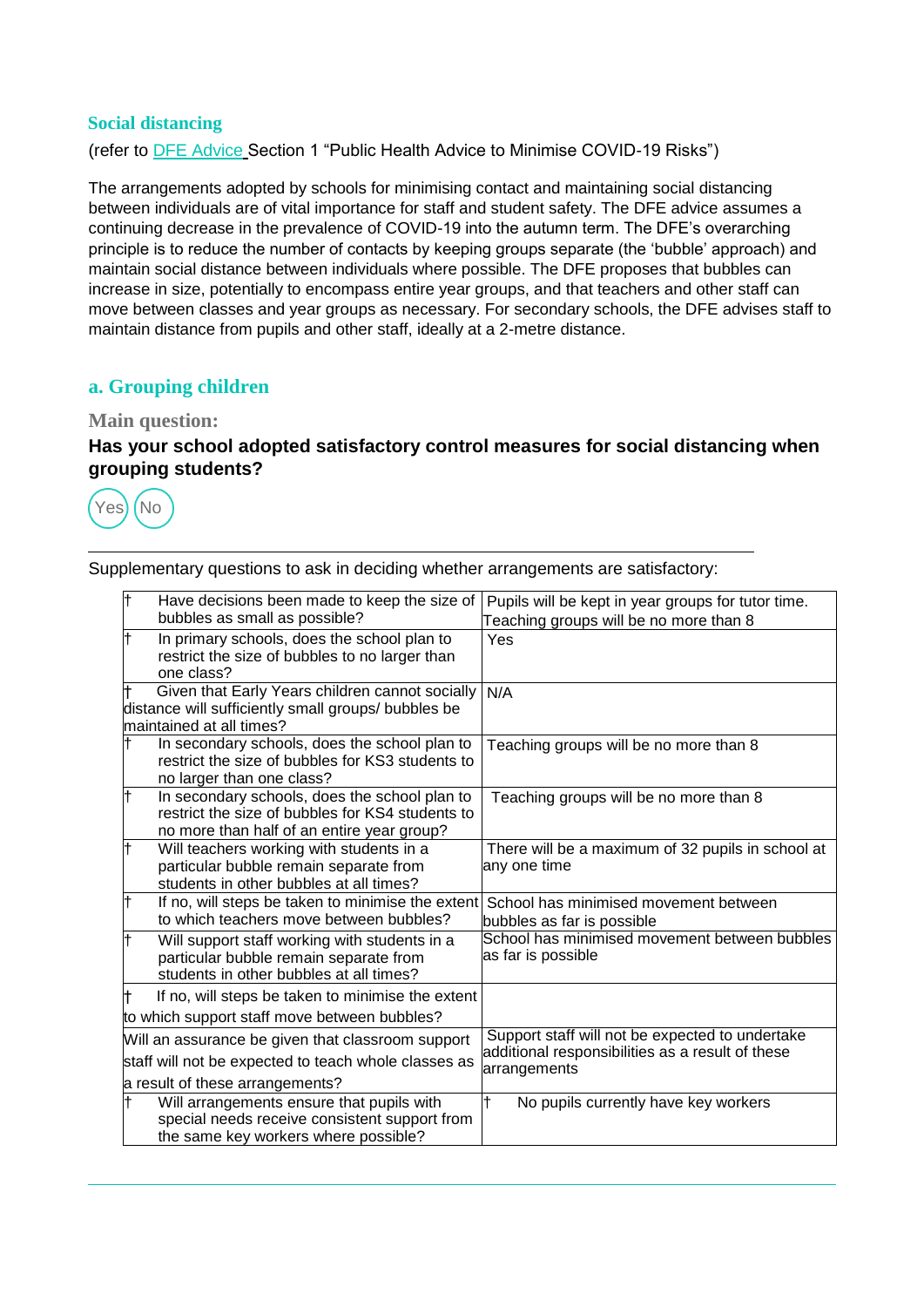| Ŧ  | Have arrangements been made to ensure<br>that IT Technicians are able to avoid the<br>crossing of "bubbles" and maintain social<br>distancing with pupils and colleagues?                      | Due to low pupil numbers, this should not be.<br>an issue, but ICT work will be undertaken<br>when pupils are not in the classroom where<br>possible. Staff should not enter the ICT office. |
|----|------------------------------------------------------------------------------------------------------------------------------------------------------------------------------------------------|----------------------------------------------------------------------------------------------------------------------------------------------------------------------------------------------|
| lt | In boarding schools, will students in a<br>particular house bubble remain separate<br>from other house bubbles at all times?                                                                   | N/A                                                                                                                                                                                          |
| lt | Will staff working with students in boarding N/A<br>house bubbles remain separate from staff<br>delivering the curriculum during the day?                                                      |                                                                                                                                                                                              |
| lt | Are arrangements in place for pupils to<br>safely access quiet spaces, sensory<br>rooms during the school day, taking into<br>account the need to maintain bubbles and<br>clean between users? | N/A                                                                                                                                                                                          |

 $\ddagger$ 

# **b. Measures within the classroom**

# **Main question:**

# **Has your school adopted satisfactory control measures for social distancing within the classroom?**



| Will the lay out of classrooms be adapted<br>and furniture removed in order to increase<br>distance between staff and pupils and<br>between staff and other staff? | Classrooms have been laid out with all pupils<br>facing forwards with 2m distance between pupils<br>and staff |
|--------------------------------------------------------------------------------------------------------------------------------------------------------------------|---------------------------------------------------------------------------------------------------------------|
| Will the school's arrangements ensure that                                                                                                                         | Arrangements mean that it is possible for staff to                                                            |
| lstaff maintain a 2 metre distance from other                                                                                                                      | maintain 2m distance                                                                                          |
| lstaff and students at all times?                                                                                                                                  |                                                                                                               |
| In secondary schools, will the school's                                                                                                                            | Arrangements mean that it is possible for                                                                     |
| arrangements ensure that students                                                                                                                                  | students to maintain a 2m distance                                                                            |
| maintain a 2 metre distance from other                                                                                                                             |                                                                                                               |
| students at all times?                                                                                                                                             |                                                                                                               |
| Will pupils who are old enough to maintain                                                                                                                         | Yes                                                                                                           |
| distancing from staff and their peers be                                                                                                                           |                                                                                                               |
| expected and supported to do so?                                                                                                                                   |                                                                                                               |
| † Will other measures be adopted in the                                                                                                                            | N/A                                                                                                           |
| classroom to offer protection to staff in cases                                                                                                                    |                                                                                                               |
| where children cannot be expected to maintain                                                                                                                      |                                                                                                               |
| social distancing, eg SEND/Early Years pupils?                                                                                                                     |                                                                                                               |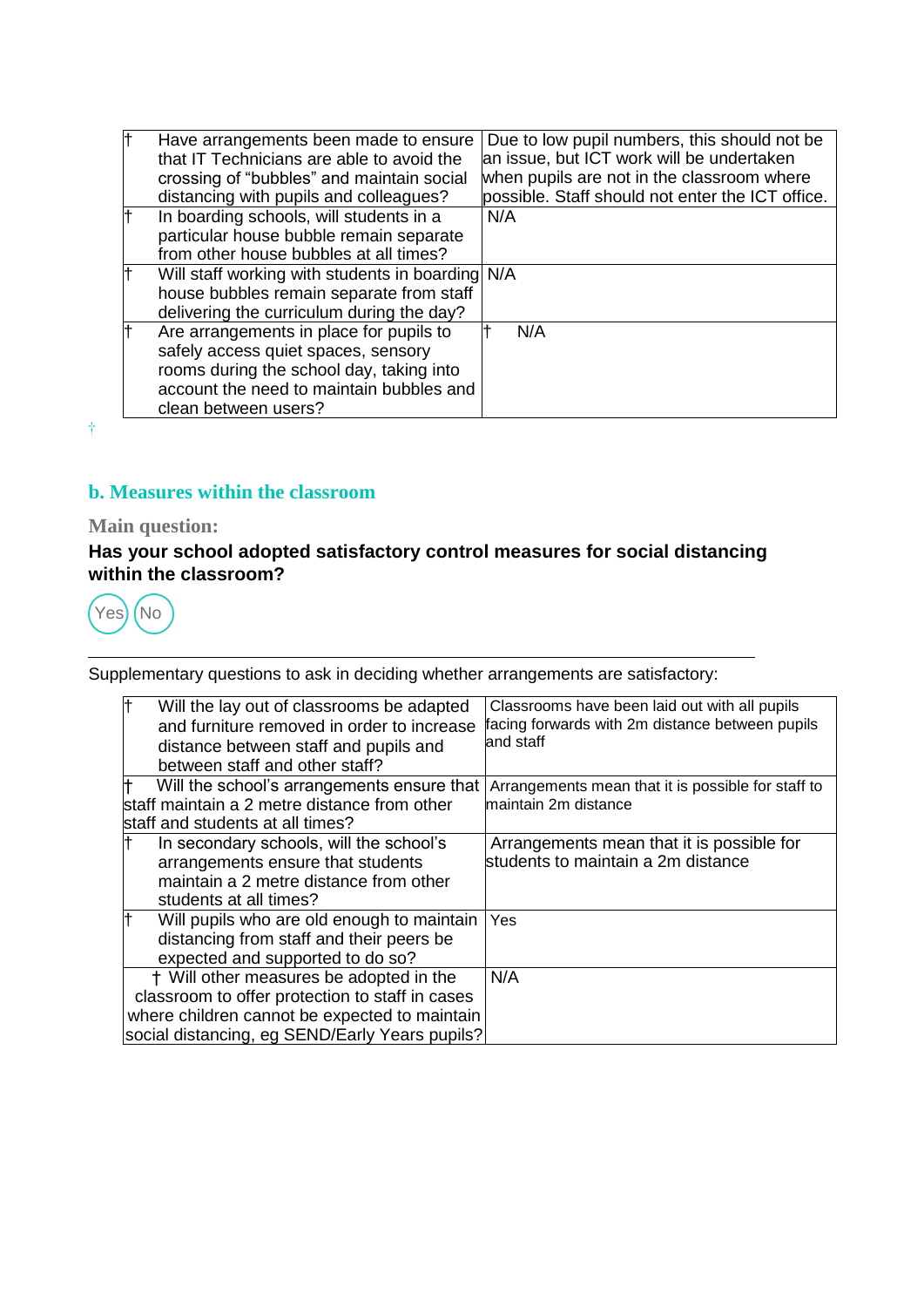# **c. Measures elsewhere**

# **Main question:**

**Has your school adopted satisfactory control measures for social distancing elsewhere in the school?**



| l† | Will the school avoid large gatherings on site,   Assemblies will be by Key stage only<br>eg assemblies with more than one year group?                        |     |
|----|---------------------------------------------------------------------------------------------------------------------------------------------------------------|-----|
| l† | Have arrangements been made to ensure that  †<br>the integrity of "bubbles" and social distancing<br>arrangements can be maintained in the school<br>library? | N/A |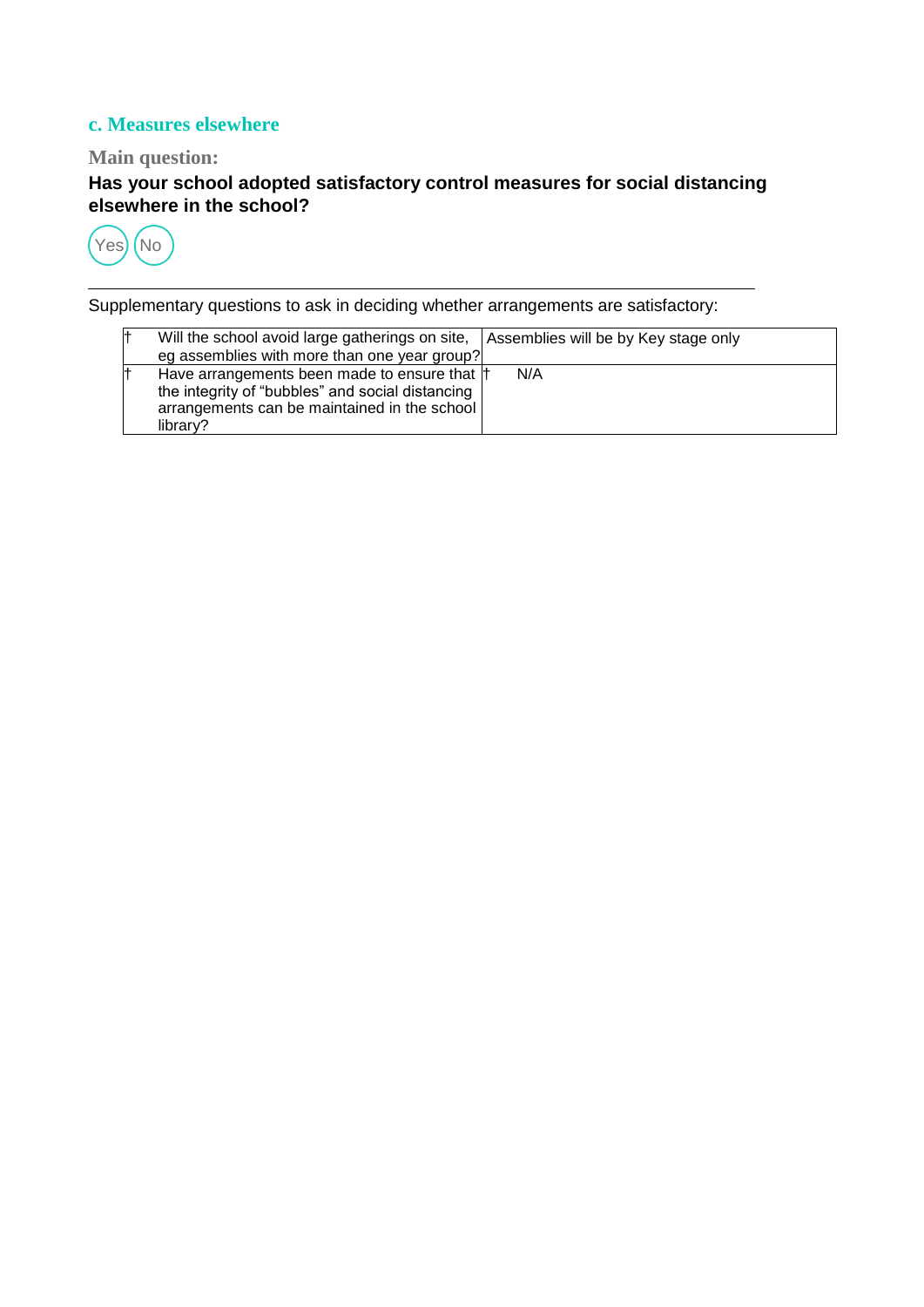| Ŧ   | Will arrangements for lesson changeover and<br>pupils needing time out ensure that                                                                        | Corridors are wide enough to allow for distancing          |
|-----|-----------------------------------------------------------------------------------------------------------------------------------------------------------|------------------------------------------------------------|
|     | overcrowding in corridors is prevented?                                                                                                                   |                                                            |
| lt  | Will there be a one-way system with<br>appropriate floor markings and single file walking if<br>necessary?                                                | Yes - one way system in place                              |
| lt. | Will there be arrangements for safe movement   N/A                                                                                                        |                                                            |
|     | on staircases and in lifts?                                                                                                                               |                                                            |
| lt. | Will there be arrangements for pupils who<br>need additional assistance with movement<br>around the school?                                               | Not currently applicable                                   |
| lt  | Will lunch breaks be staggered? If so, how<br>many separate lunchbreaks will this require,<br>allowing time for cleaning of surfaces between<br>sessions? | Lunches will be eaten in classrooms to maintain<br>bubbles |
| lt. | Has provision been made for cleaning staff to<br>clean between sittings?'                                                                                 | N/A                                                        |
|     | If lunch breaks are to be staggered, is there<br>capacity amongst the catering staff to meet the                                                          | N/A                                                        |
|     | increased hours? If not, will additional staff be                                                                                                         |                                                            |
|     | engaged?                                                                                                                                                  |                                                            |
|     | Will arrangements for access to pupil toilets                                                                                                             | Only one pupil will be permitted in the toilet at any      |
|     | ensure that overcrowding is prevented and that time                                                                                                       |                                                            |
|     | dignity/privacy can be maintained for pupils with<br>SEND and for very young pupils??                                                                     |                                                            |
| lt. | Will arrangements be in place for staff to be on Staff are timetabled to be available                                                                     |                                                            |
|     | duty at all times monitoring safe movement                                                                                                                |                                                            |
|     | around the site?                                                                                                                                          |                                                            |
| lt  | Will the school adopt other arrangements to                                                                                                               | N/A                                                        |
|     | keep movement around the school site and                                                                                                                  |                                                            |
|     | overcrowding to a minimum?                                                                                                                                |                                                            |
|     |                                                                                                                                                           |                                                            |
| lt. | Has space been identified for pupils who need                                                                                                             | Pastoral office and Cube are available for this            |
|     | to be withdrawn from the classroom for                                                                                                                    | purpose                                                    |
|     | whatever reasons?                                                                                                                                         |                                                            |
| lt. | Will there be arrangements to allow staff to                                                                                                              | Yes                                                        |
|     | take their breaks away from pupils and in a<br>safe environment?                                                                                          |                                                            |
| lt  | Has the school adopted suitable arrangements                                                                                                              | CLEAPSS guidance will be followed in all practical         |
|     | (in line with their subject association COVID-                                                                                                            | classrooms                                                 |
|     | 19 guidance and the Back to School guidance                                                                                                               |                                                            |
|     | from CLEAPSS) by reorganising teaching                                                                                                                    |                                                            |
|     | resources in those classes in specialist                                                                                                                  |                                                            |
|     | practical subjects, where pupils normally                                                                                                                 |                                                            |
|     | access equipment and materials as needs                                                                                                                   |                                                            |
|     | dictate during practical activities?                                                                                                                      |                                                            |
| lt  | Has the school adopted suitable arrangements                                                                                                              |                                                            |
|     | in those classes in specialist practical subjects,                                                                                                        |                                                            |
|     | to enable the safe storage of work-books                                                                                                                  |                                                            |
| lt  | and/or practical work in progress?<br>Has the school conducted a review of HACCP                                                                          |                                                            |
|     | procedures to consider and reflect any impact                                                                                                             |                                                            |
|     | from these changes on food safety. Of help will                                                                                                           |                                                            |
|     | be the FSA guidance for food businesses on                                                                                                                |                                                            |
|     | adapting and reopening due to COVID-19?                                                                                                                   |                                                            |
| lt  | Will communications on social distancing                                                                                                                  | Not currently applicable                                   |
|     | arrangements take place regularly to reinforce                                                                                                            |                                                            |
|     | key messages with translation into the                                                                                                                    |                                                            |
|     | preferred language of employees for whom                                                                                                                  |                                                            |
| lt  | English is not the first language?<br>If lifts are used are they cleaned during the                                                                       | lŦ.<br>N/A                                                 |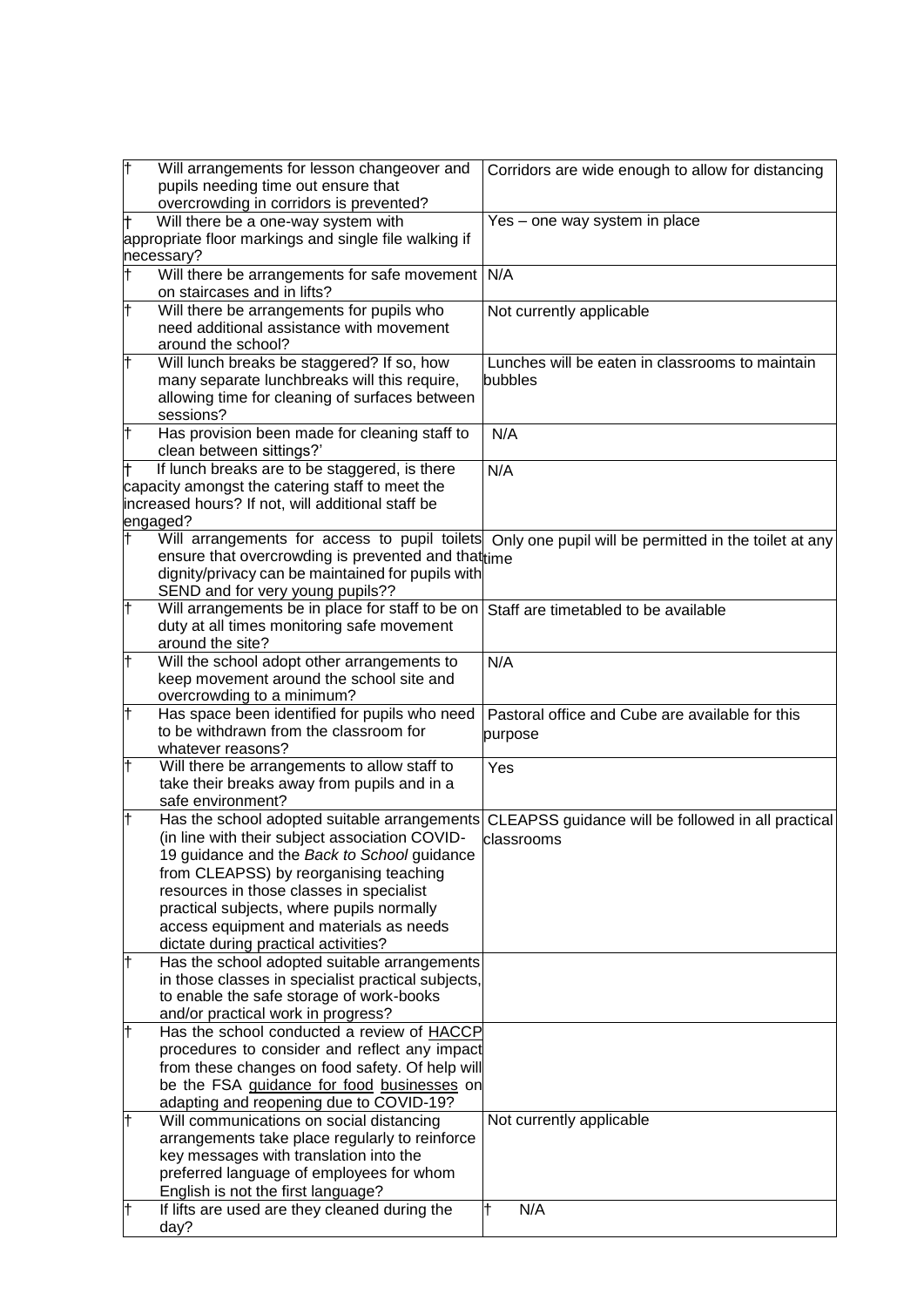# **d. Measures for arriving at and leaving school**

# **Main question:**

**Has your school adopted satisfactory control measures for social distancing on arrival and departure?**



| lt. | reduce contact between pupils?                                                                                                                                                   | Will there be staggered start and finish times to Start and finish times are able to be successfully<br>managed. |
|-----|----------------------------------------------------------------------------------------------------------------------------------------------------------------------------------|------------------------------------------------------------------------------------------------------------------|
| lt. | Will there be arrangements in place to prevent<br>overcrowding at the school gate and any other<br>potential areas of overcrowding?                                              | N/A                                                                                                              |
| lt. | Will sufficient staff be on duty to monitor safe<br>arrival and departure for each group of pupils,<br>including to support pupils who need it (those with<br>SEND/anxiety etc)? | Staff have been timetabled to manage these times                                                                 |
| lt. | Will arrangements be in place throughout the<br>day to ensure that unauthorised visitors are not<br>admitted and authorised visitors allowed in?                                 | Main entrance will be staffed throughout the day                                                                 |
| lt. | Will parents/carers be instructed that they may   N/A<br>not come onto the premises unless they have<br>an appointment or it is an emergency<br>situation?                       |                                                                                                                  |
| lt  | Will confirmation be given that there will be no<br>blanket ban on the wearing of face coverings<br>in school/college?                                                           | There will be no blanket ban                                                                                     |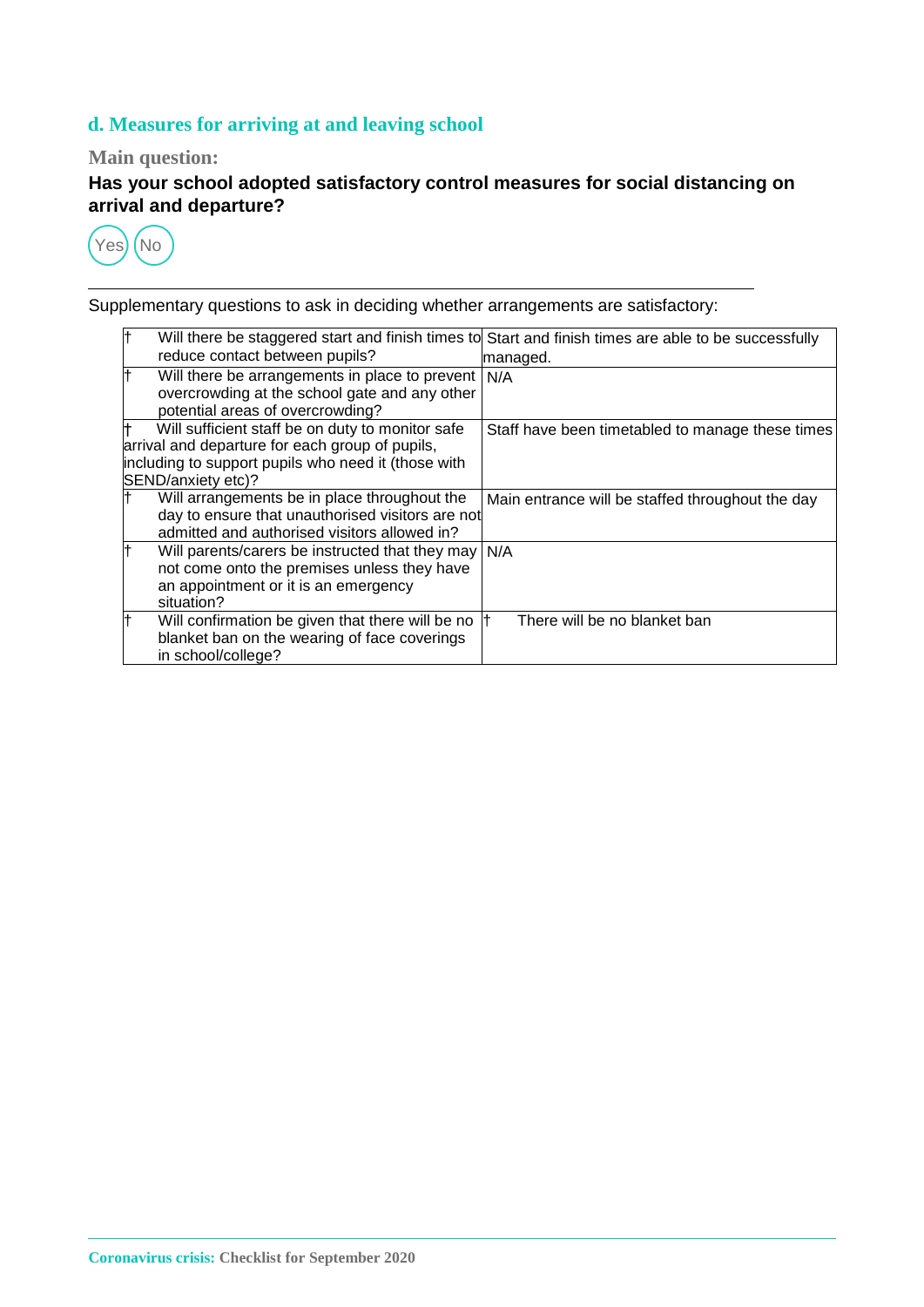# **The school workforce**

(refer to [DFE Advice](https://www.gov.uk/government/publications/actions-for-schools-during-the-coronavirus-outbreak/guidance-for-full-opening-schools) Section 2 "School Operations")

# **a. Staff who are vulnerable or otherwise at increased risk**

#### **Main question:**

# **Has your school made satisfactory plans to address vulnerable and higher risk individuals?**



| Has the school agreed to carry out individual          | If staff are identified as being vulnerable or higher     |
|--------------------------------------------------------|-----------------------------------------------------------|
| risk assessments for each employee taking              | risk, individual risk assessments will be undertaken      |
| account of their personal and household                |                                                           |
| circumstances and local circumstances with             |                                                           |
| regard to COVID-19?                                    |                                                           |
| Has the school in particular agreed to                 | If staff are identified as being in any of these          |
| individual risk assessments for staff who are          | groups, individual risk assessments will be<br>undertaken |
| clinically extremely vulnerable, clinically vulnerable |                                                           |
| (including pregnant employees) or at increased risk    |                                                           |
| (in particular older staff, disabled staff and Black   |                                                           |
| staff) or who live with such people?                   |                                                           |
| Has the school agreed that these<br>risk               | If required                                               |
| assessments will be reviewed as at the start of        |                                                           |
| September term taking account of any changes           |                                                           |
| to personal or local circumstances?                    |                                                           |
| Has the school agreed that all employees who           | No such staff members identified                          |
| are clinically extremely vulnerable (CEV) or           |                                                           |
| live with CEV people will be permitted to work         |                                                           |
| at home in September if they wish to do so?            | No such staff members identified                          |
| Has the school agreed to consider appropriate          |                                                           |
| measures for employees who are clinically              |                                                           |
| vulnerable or at increased risk, such as               |                                                           |
| working at home, working in amended roles at           |                                                           |
| home or amended roles in school where it is            |                                                           |
| possible to maintain social distancing, or             |                                                           |
| wearing PPE where desired?                             |                                                           |
| Has the school agreed to plan for September            | School are not aware of staff unable to return in         |
| on the basis that not all members of staff will        | September                                                 |
| necessarily be able to attend school then?             |                                                           |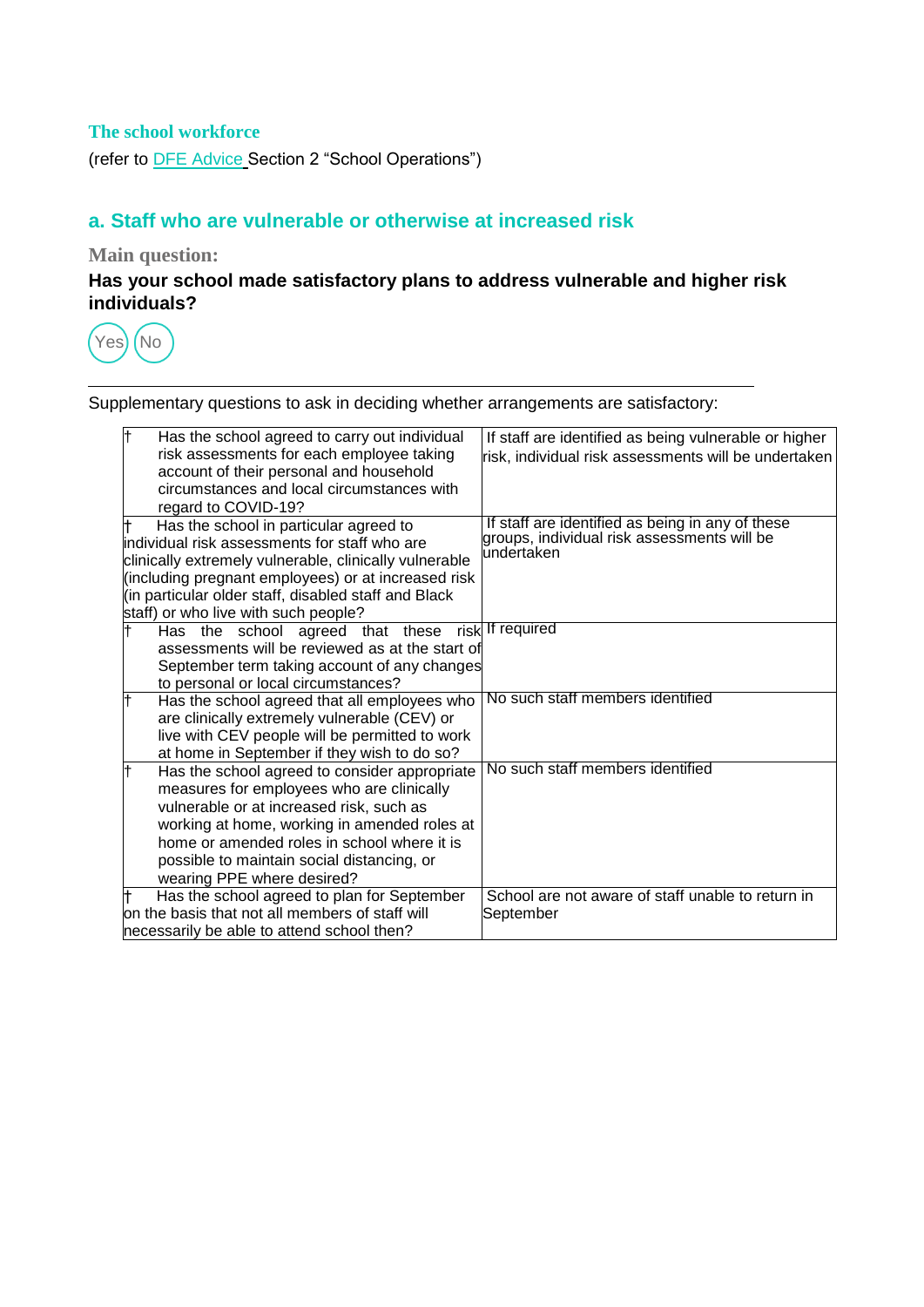# **b. Supporting staff – workload and wellbeing**

# **Main question:**

# **Has your school made satisfactory plans to address well-being and workload?**



| Will formal confirmation be given to staff that the overall working day will The overall length of<br>not be longer for any members of staff as a result of these changes and the working day will not<br>that for hourly paid staff any additional hours required will be on a voluntary be extended due to<br>basis, agreed with individual staff members and will be paid? | these changes |
|-------------------------------------------------------------------------------------------------------------------------------------------------------------------------------------------------------------------------------------------------------------------------------------------------------------------------------------------------------------------------------|---------------|
|                                                                                                                                                                                                                                                                                                                                                                               |               |
|                                                                                                                                                                                                                                                                                                                                                                               |               |
| Will the school agree to conduct a workload impact assessment which                                                                                                                                                                                                                                                                                                           |               |
| addresses the level of staff workload and working time demands in the                                                                                                                                                                                                                                                                                                         |               |
| light of proposed working arrangements from September?                                                                                                                                                                                                                                                                                                                        |               |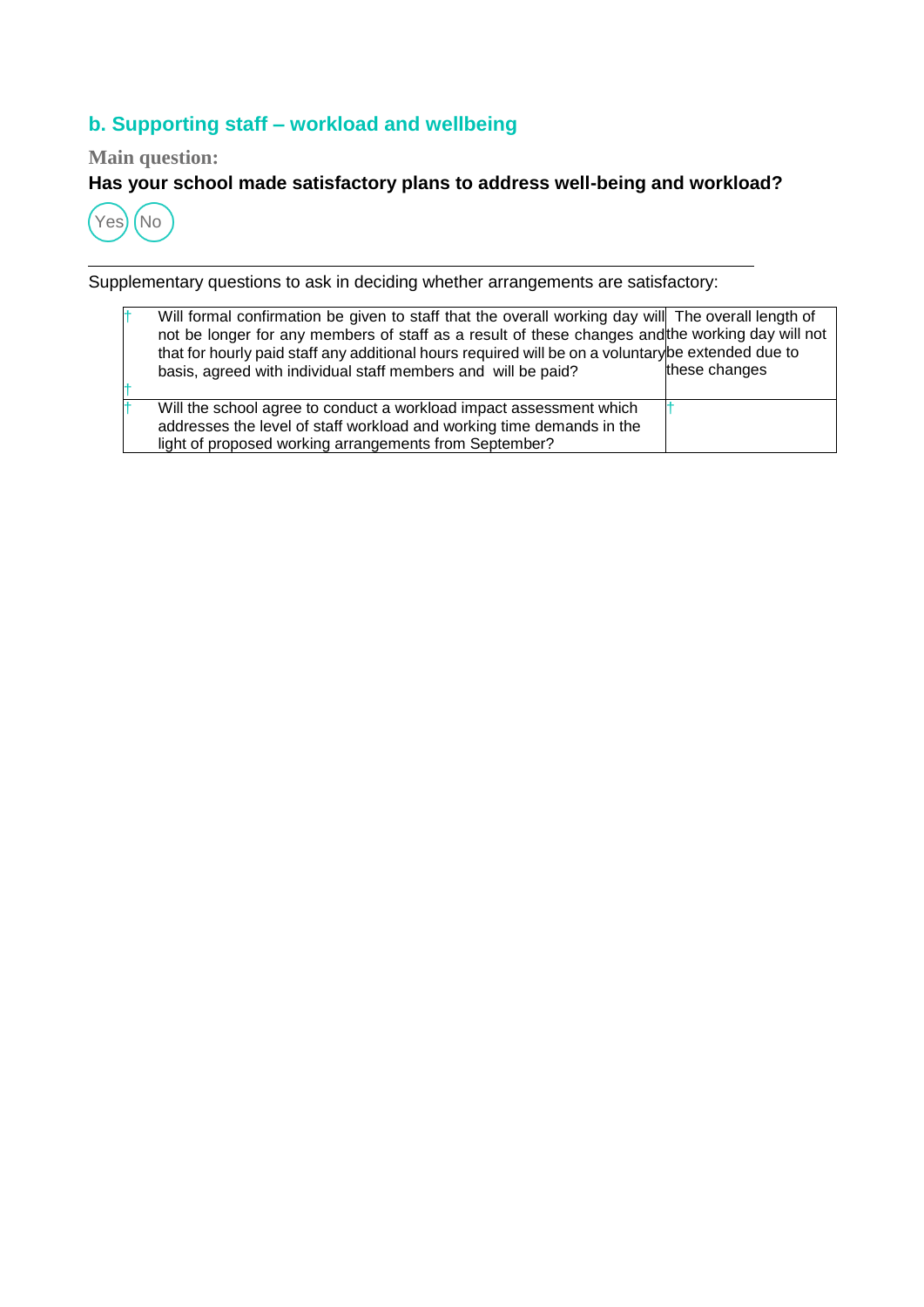| lt. | Will the school consult formally on directed time<br>arrangements for teachers and publish an<br>overall school calendar and individual directed<br>time calendars?                                   | Overall school calendar has been published, and<br>timetables issued. Staff continue to be given 20%<br>IPPA time                                                                                                                   |
|-----|-------------------------------------------------------------------------------------------------------------------------------------------------------------------------------------------------------|-------------------------------------------------------------------------------------------------------------------------------------------------------------------------------------------------------------------------------------|
|     | Will the school allocate additional planning &<br>preparation time to staff for the autumn term?                                                                                                      | Staff have 20% PPA routinely                                                                                                                                                                                                        |
|     | Will the school review and identify additional<br>support for newly and recently qualified staff,<br>staff new to the school, and any staff anxious<br>about returning or continuing to work at home? | All staff will be offered additional support should it<br>be identified as being required                                                                                                                                           |
|     | Will INSET days be used in a way which best<br>supports staff in relation to wider opening?                                                                                                           | PD day on 1 <sup>st</sup> September will concentrate on re-<br>opening                                                                                                                                                              |
|     | Will there be other arrangements to support<br>staff wellbeing such as stress and workload surveys<br>and provision of individual support for staff<br>experiencing anxiety or effects of trauma?     | All staff will be offered additional support should it be<br>identified as being required                                                                                                                                           |
|     | Will the school continue with online meetings<br>and keep to a minimum physical meetings in<br>order to reduce transmission and time spent in<br>the school building?                                 | The size of the staff body and the physical size of<br>the school means that physical meetings can be<br>socially distanced, but we will limit the amount of<br>time spent in the school building to a minimum<br>wherever possible |
|     | Will the school consider PPA and directed time<br>outside pupil hours being spent working from<br>home?                                                                                               | Timetabling doesn't currently allow for PPA to<br>be spent working from home, but all reasonable<br>requests will be considered                                                                                                     |

# **c. Support staff and visiting specialist staff; supply staff; and staff taking leave**

| Is the expectation that support staff will carry out their                                                                                                                                                                              | Yes - the expectation is that staff will carry out their                                    |
|-----------------------------------------------------------------------------------------------------------------------------------------------------------------------------------------------------------------------------------------|---------------------------------------------------------------------------------------------|
| normal role as per their job description?                                                                                                                                                                                               | normal roles                                                                                |
| Will any additional work and hours be agreed with<br>t<br>the member of staff and paid accordingly?                                                                                                                                     | There is currently no anticipation that additional work<br>will be required                 |
| It<br>If teaching assistants are to be asked to lead<br>groups or cover lessons will they be the right<br>grade (eg HLTAs, Cover supervisors) and will<br>they have the support, training, skills and<br>experience needed?             | Staff will continue to be paid at the correct grade.                                        |
| Will the school consider alternative arrangements<br>for external agencies which minimise the need for<br>physical visits, in-person observations and face to<br>face assessments?                                                      | External visits will be kept to an absolute minimum                                         |
| Will the school adopt a policy for continued<br>employment for peripatetic and supply staff as<br>necessary in order to ensure such staff are able to<br>continue to support the school as needed?                                      | N/A                                                                                         |
| Ŧ<br>Will arrangements be in place to ensure that<br>supply and peripatetic staff are informed about<br>and supported with regard to safety measures<br>when in school?                                                                 | N/A                                                                                         |
| Has the school agreed that any staff required to<br>quarantine in September as a result of holidays<br>booked prior to the Government's quarantine<br>announcement will be able to work at home or be<br>allowed paid leave of absence? | We are not aware of any staff members currently<br>required to quarantine                   |
| Are there arrangements in place to ensure only<br>essential visitors are allowed on site?                                                                                                                                               | External visitors are being kept to a minimum and<br>outside of school hours where possible |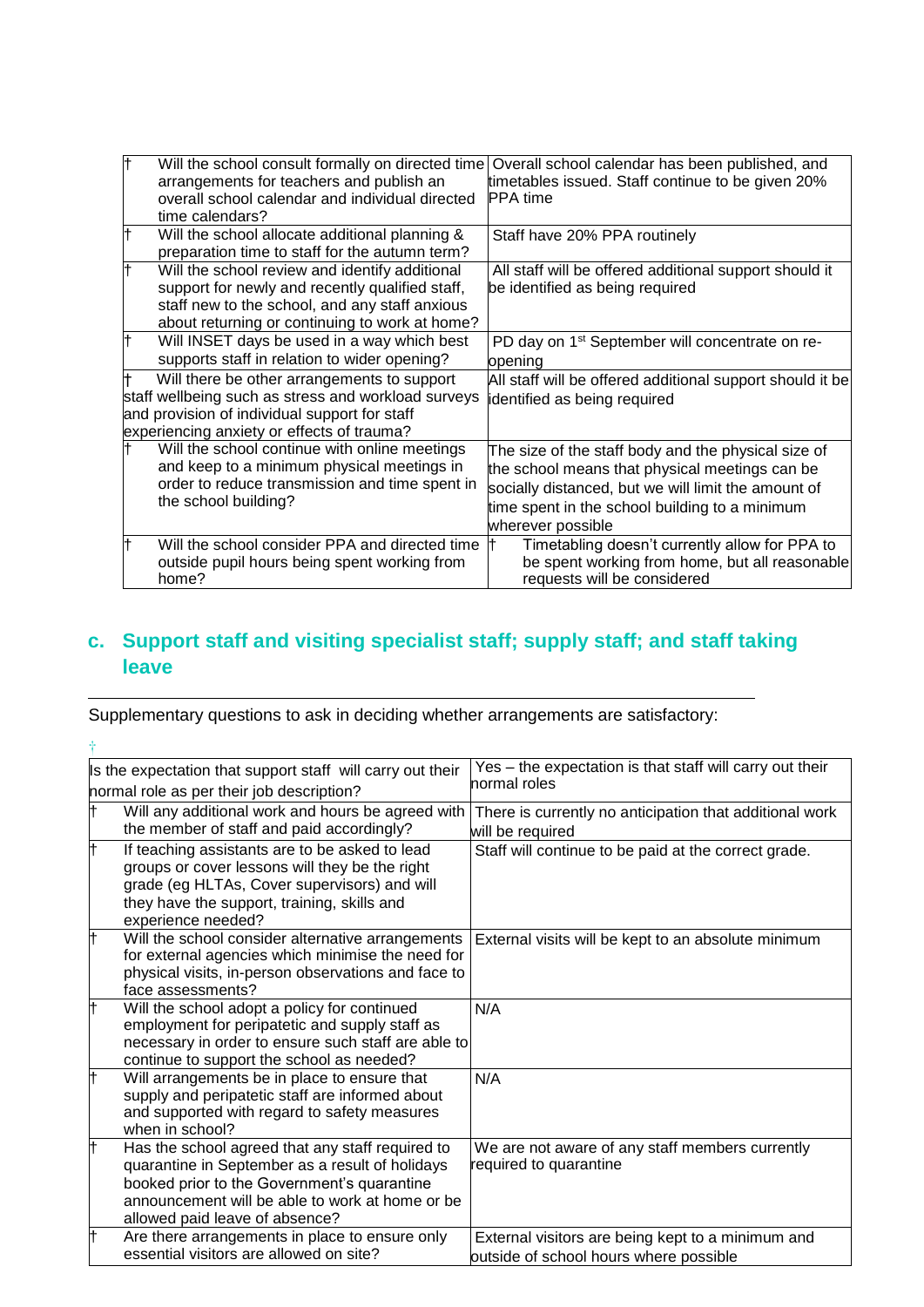| Are there arrangements in place to ensure that<br>visiting staff are considered during any test and<br>trace process and can be contacted if necessary? agency as required | Track and trace details will be taken from any and all<br>visitors and will be shared with health protection |
|----------------------------------------------------------------------------------------------------------------------------------------------------------------------------|--------------------------------------------------------------------------------------------------------------|
| Do the staff working for contractors in schools<br>have access to full contractual sick pay and is the real                                                                | Yes                                                                                                          |
| living wage paid as a minimum?                                                                                                                                             |                                                                                                              |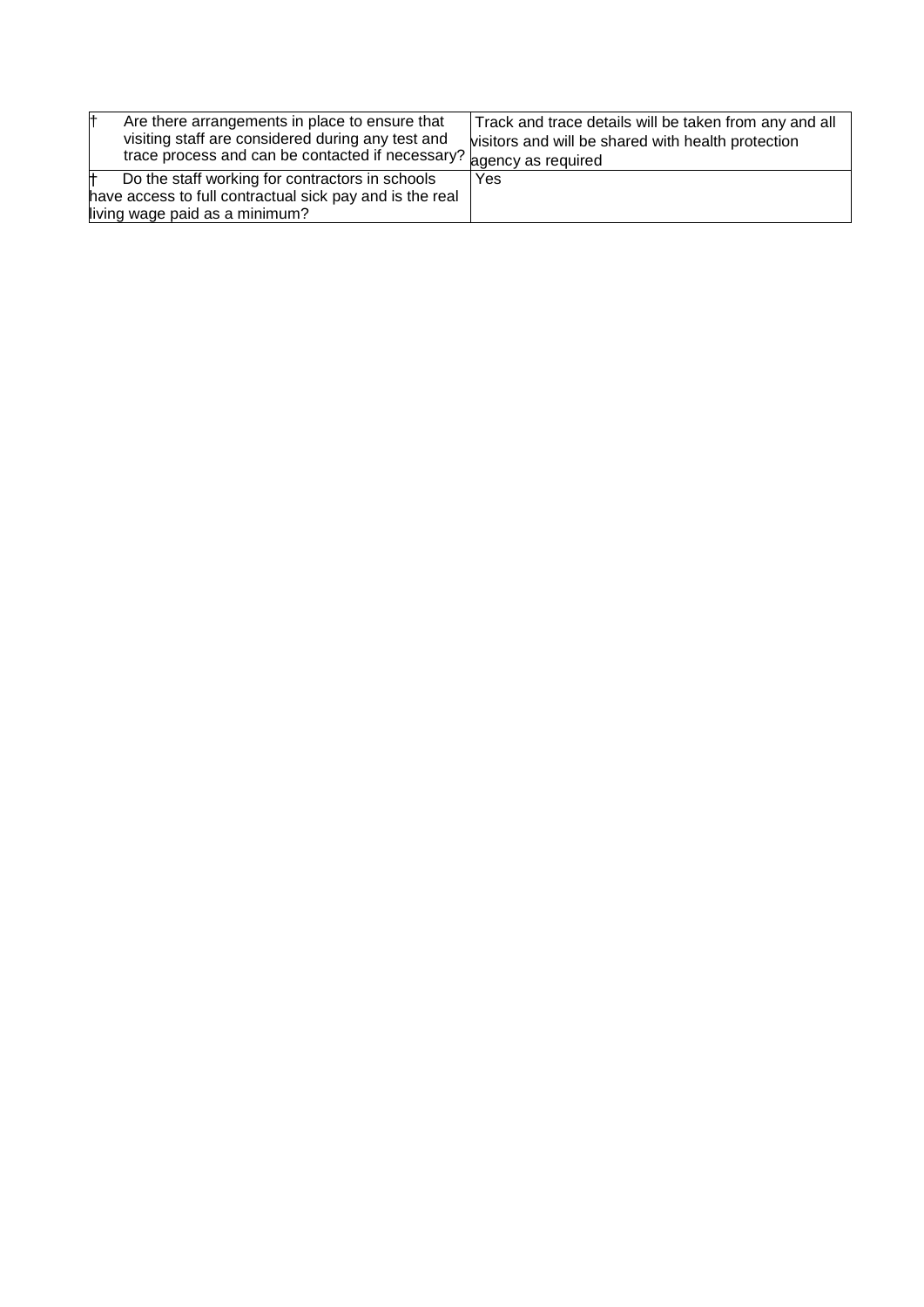# **School operations**

(refer to [DFE Advice](https://www.gov.uk/government/publications/actions-for-schools-during-the-coronavirus-outbreak/guidance-for-full-opening-schools) Section 2 "School Operations")

# **1. Dedicated school transport**

**Main question:**

**Has your school made satisfactory plans for dedicated school transport including statutory provision?**



| F   | Has the risk assessment of the school's<br>transport provider been seen and the<br>school been consulted on it?                                                                                   | N/A                                                                                                |
|-----|---------------------------------------------------------------------------------------------------------------------------------------------------------------------------------------------------|----------------------------------------------------------------------------------------------------|
| t   | Will satisfactory arrangements be made<br>for distancing in seating plans (and in<br>particular will it be possible to group pupils<br>on transport according to their groups<br>when in school)? | N/A                                                                                                |
| t   | Will additional staff be needed to drive and N/A<br>supervise extra school buses, if this is<br>deemed necessary to maintain social<br>distancing? If so, will additional staff be<br>engaged?    |                                                                                                    |
|     | Will satisfactory arrangements be made<br>for supervision of boarding &<br>disembarking including using sanitiser<br>when boarding & disembarking and for<br>complying with seating plans?        | N/A                                                                                                |
| t   | Will arrangements be made for additional<br>cleaning of vehicles?                                                                                                                                 | Minibuses will be cleaned after every use                                                          |
| t   | involve and how often will cleaning take<br>place?                                                                                                                                                | What does 'additional cleaning' of vehicles Surfaces will be wiped with spray containing<br>bleach |
|     | Will pupils aged 11 and above be required Yes – outlined in protocols<br>to wear face coverings on dedicated<br>school transport as well as on public<br>transport?                               |                                                                                                    |
| lt. | Will protocols be put in place for<br>drivers/escorts to report to a member of<br>staff any child who they deem to be unwell<br>on the journey to school?                                         | N/A                                                                                                |
| t   | Will this include isolation of other students<br>on that transport and the driver and<br>escort?                                                                                                  | N/A                                                                                                |
| t   | Will drivers and escorts be instructed not<br>to pick up students displaying symptoms?                                                                                                            | N/A<br>l t                                                                                         |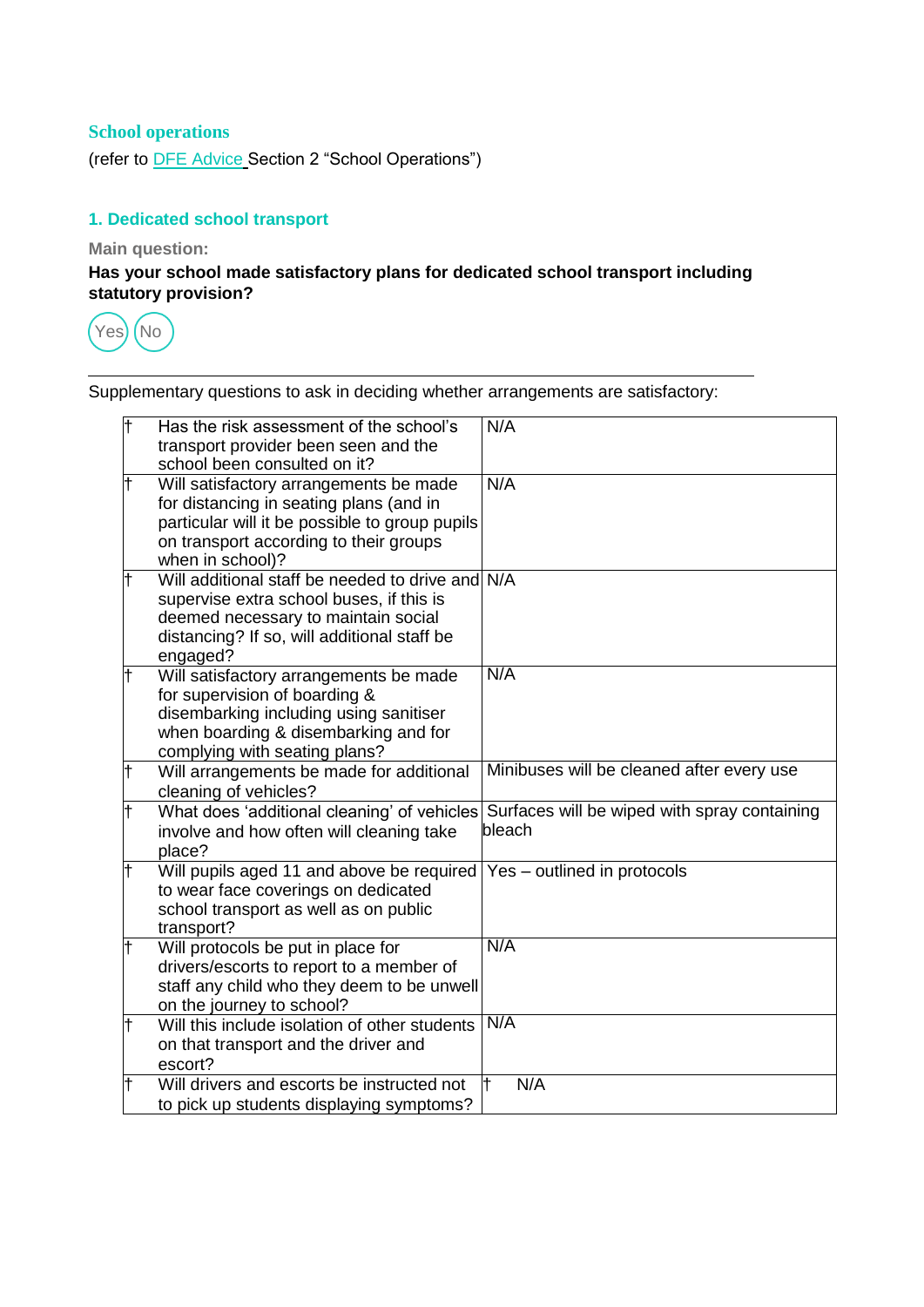# **2. Wider public transport**

#### **Main question:**

# **Has your school made satisfactory plans for wider public transport?**



Supplementary questions to ask in deciding whether arrangements are satisfactory:

| Has the school ascertained how many<br>pupils currently travel to school using<br>public transport and begun discussions<br>with the local authority and/or Local PHE<br>Health Protection Team on alternatives? | N/A |
|------------------------------------------------------------------------------------------------------------------------------------------------------------------------------------------------------------------|-----|
| Will alternatives be promoted which,<br>where possible, avoid a significant<br>increase in car journeys?                                                                                                         | N/A |

# **3. Student attendance**

**Main question:**

# **Has your school made satisfactory plans for student attendance?**



| lt | Will a flexible approach to mandatory<br>attendance be adopted based on "working to fully attend<br>towards full attendance" and recognising<br>the differing circumstances of families and<br>pupils?                                          | School will continue to encourage all students                        |
|----|-------------------------------------------------------------------------------------------------------------------------------------------------------------------------------------------------------------------------------------------------|-----------------------------------------------------------------------|
| lt | Will arrangements be in place to support<br>families of Black students, students with<br>SEND and others who may have<br>increased concerns about resuming full<br>attendance, particularly in areas where<br>deaths from Covid have been high? | Additional support is available for any and all<br>pupils if required |
| lt | Will arrangements remain in place for<br>remote education for students who cannot<br>attend schools?                                                                                                                                            | On line education will remain available                               |
| lt | Will the school ensure that its workload<br>impact assessment includes remote<br>education for students unable to return to<br>school?                                                                                                          | Yes                                                                   |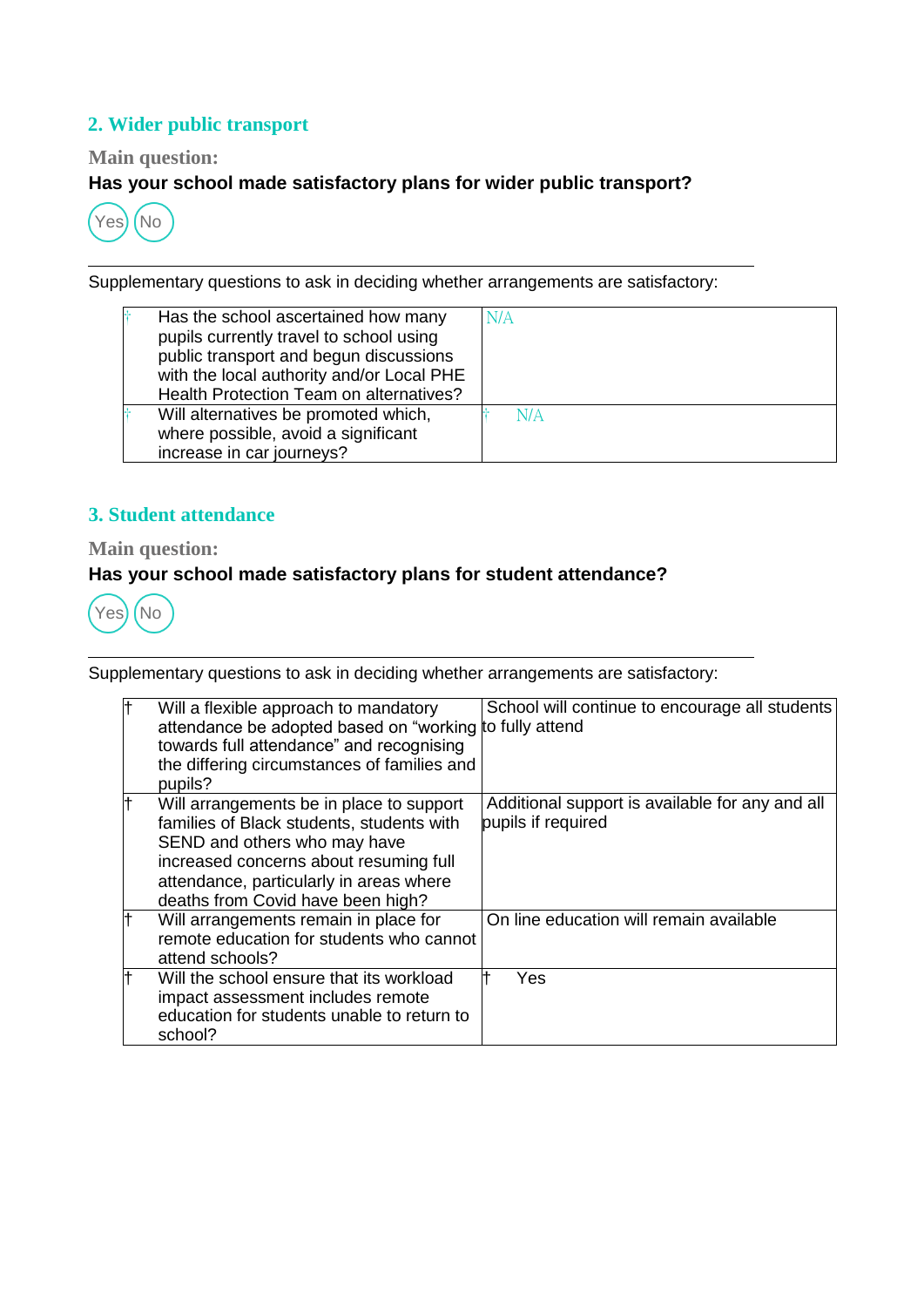# **4. Educational visits**

# **Main question:**

# **Has your school made satisfactory plans for educational visits?**



| Does the school intend to resume<br>domestic educational visits not involving<br>an overnight stay? | Currently under review |  |
|-----------------------------------------------------------------------------------------------------|------------------------|--|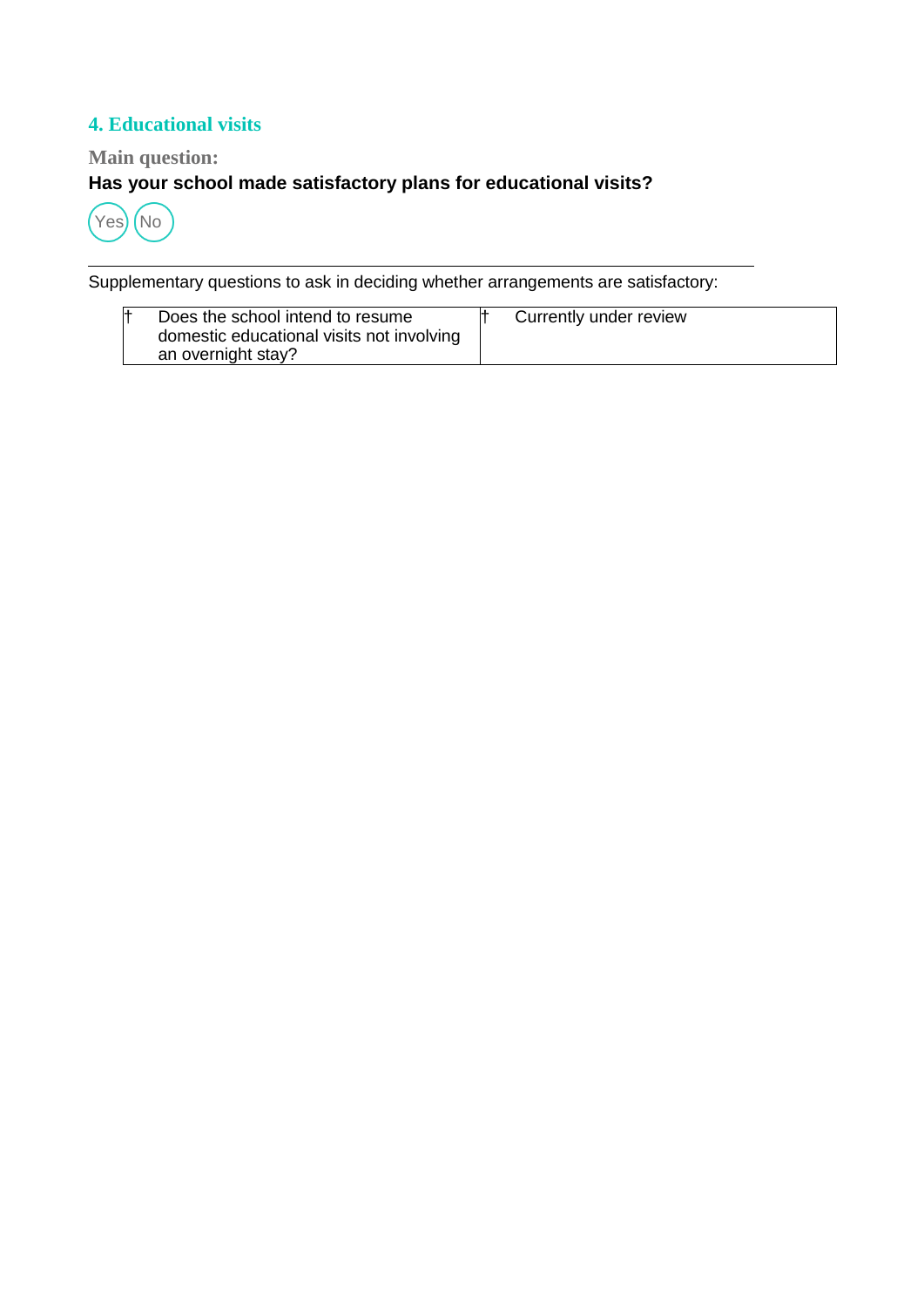| Will staff be fully consulted on the<br>resumption of a programme of educational<br>visits and on individual proposed visits?                                                                                   | Yes |
|-----------------------------------------------------------------------------------------------------------------------------------------------------------------------------------------------------------------|-----|
| Will additional support be available from the<br>Educational Visits Co-ordinator or other senior<br>member of staff when planning any visit so that<br>assurances can be given that venues are<br>covid-secure? | Yes |

# **5. School uniform**

#### **Main question:**

## **Has your school made satisfactory plans for school uniform policy in order to make it easier for everyone to wear clean clothes?**



Supplementary questions to ask in deciding whether arrangements are satisfactory:

| Will a relaxed uniform policy be in place? | Pupils will be expected to wear the new<br>uniform. Rules around the wearing of trainers<br>has been relaxed. |
|--------------------------------------------|---------------------------------------------------------------------------------------------------------------|
| Will this also apply to staff dress codes? | Dress code is already relaxed.                                                                                |

# **6. Extra-curricular provision**

**Main question:**

# **Has your school made satisfactory plans for extra-curricular provision?**



| Does the school intend to resume any        | Breakfast club will resume with revised         |
|---------------------------------------------|-------------------------------------------------|
| breakfast and after-school provision?       | procedures. Currently no after school provision |
| If so, will this be done without increasing | Yes                                             |
| contact and mixing and without increasing   |                                                 |
| staff workload?                             |                                                 |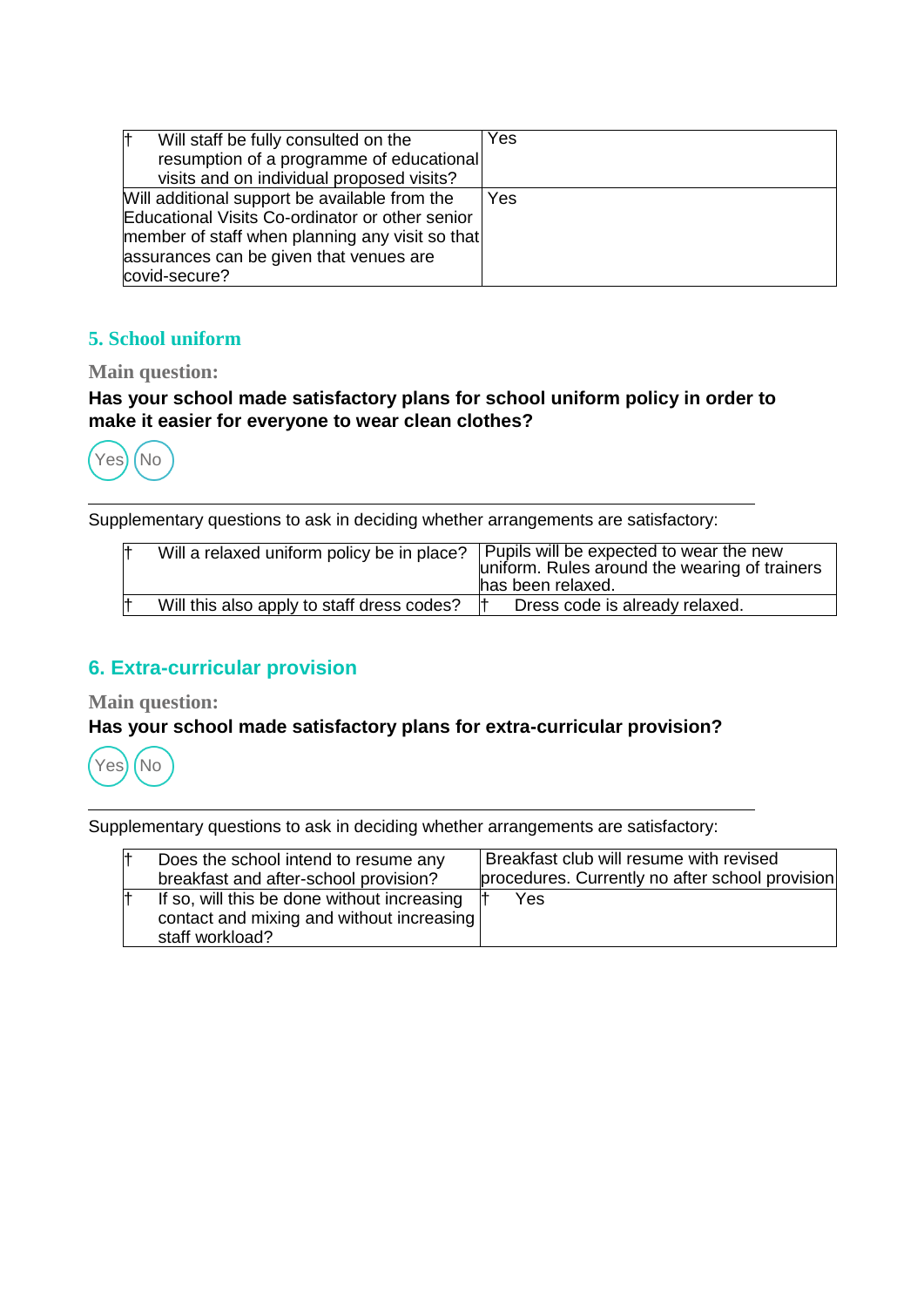#### **Education provision**

(refer to [DFE Advice](https://www.gov.uk/government/publications/actions-for-schools-during-the-coronavirus-outbreak/guidance-for-full-opening-schools) Section 3 "Curriculum, Behaviour and Pastoral Support" and Section 4 "Assessment and Accountability")

# **1. Curriculum expectations**

**Main question:**

#### **Has your school made satisfactory plans to address curriculum expectations?**



Supplementary questions to ask in deciding whether arrangements are satisfactory:

| Have staff been consulted on changes to<br>the curriculum aimed at 'recovery' that is<br>relevant and responsive to children and<br>communities, that uses approaches and<br>content from the previous year's<br>curriculum? |                                                      |
|------------------------------------------------------------------------------------------------------------------------------------------------------------------------------------------------------------------------------|------------------------------------------------------|
| Has additional time been provided for staff<br>to ensure new activities and remote<br>learning can be thoroughly and<br>collaboratively planned?                                                                             | Staff already have 20% PPA time alloated             |
| Does your timetable give each year group<br>access to all curriculum subjects and is<br>there a good balance between core and<br>foundation subjects?                                                                        | Timetable is for a broad and balanced<br>lcurriculum |
| Does the timetable include sufficient<br>creative subjects, and space for dialogue<br>and sustained thinking?                                                                                                                |                                                      |
| Has the school agreed not to 'set' pupils in No setting currently undertaken in Y7<br>Y7 in order to better maintain consistent<br>bubbles?                                                                                  |                                                      |
| Will staff be consulted about spending<br>catch-up funding and about the best ways<br>to plan small group work for students to<br>enable consolidation??                                                                     | Yes                                                  |

#### **2. Behaviour and pastoral issues**

#### **Main question:**

**Has your school reviewed its behaviour policy and pastoral systems to make them relevant and appropriate for the Coronavirus period?**



| Supplementary questions to ask in deciding whether arrangements are satisfactory:                                                      |  |     |  |
|----------------------------------------------------------------------------------------------------------------------------------------|--|-----|--|
| Does the timetable include sufficient/increased time orl+<br>additional arrangements for social and emotional<br>support for students? |  | Yes |  |
| Have pastoral systems been reviewed to support                                                                                         |  | N/A |  |
| students to make healthy transitions and continue to                                                                                   |  |     |  |
| engage with their learning?                                                                                                            |  |     |  |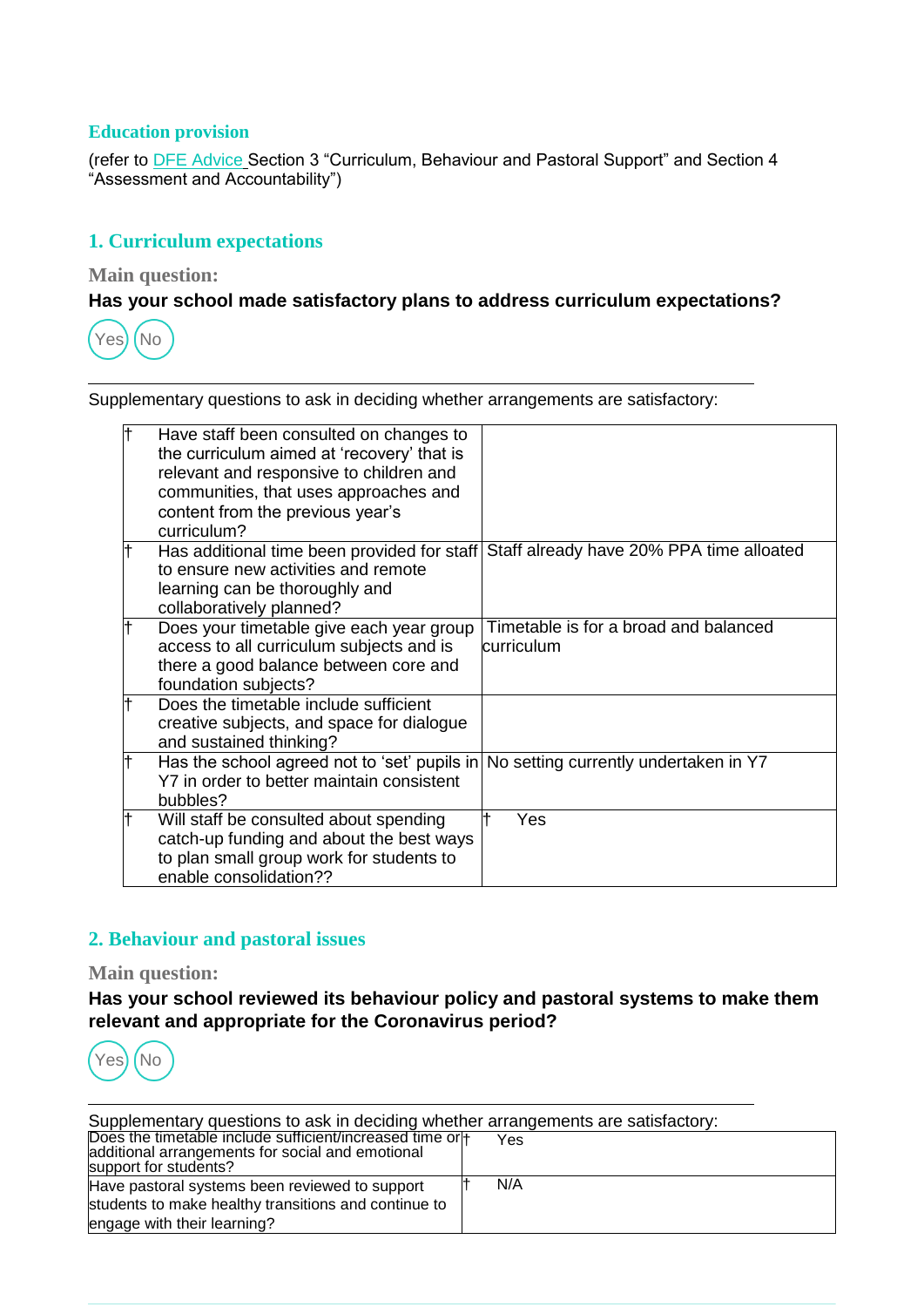| lt  | Has sufficient time been allocated to<br>outdoor learning for all pupils, especially in possible<br>EYFS?                                                                                      | Outdoor learning will be encouraged wherever |
|-----|------------------------------------------------------------------------------------------------------------------------------------------------------------------------------------------------|----------------------------------------------|
| l.  | How will learning, transitions and extra<br>support for pupils with SEND be planned?                                                                                                           | N/A                                          |
| lt. | Has the behaviour policy been reviewed to<br>acknowledge the increased level of trauma<br>and anxiety experienced by students and<br>the impacts on engagement, self-esteem<br>and behaviours? | Behaviour policy has been reviewed           |

# **3. Assessment and accountability**

# **Main question:**

# **Has your school made satisfactory plans to address assessment and accountability?**



| F          | Has additional time been allocated within<br>teaching time for ongoing assessment of<br>pupils' baseline assessments and<br>transitions from their previous class?                                                                                          |                           |
|------------|-------------------------------------------------------------------------------------------------------------------------------------------------------------------------------------------------------------------------------------------------------------|---------------------------|
|            | Will staff be consulted on what meaningful New assessment system is currently being<br>assessment will look like following the period of developed with staff from all settings<br>closure and remote learning?                                             |                           |
| lt.        | [Primary] Has the school agreed that it will N/A<br>not carry out the government's baseline<br>assessment in the autumn term and will<br>not be an early adopter of the new EYFS<br>curriculum?                                                             |                           |
| lt.        | [Secondary] Will the school maintain all<br>GCSE subjects for pupils in Y10 and Y11?                                                                                                                                                                        | Yes                       |
| $\ddagger$ | [Secondary] Does the timetable enable<br>pupils taking GCSE and other equivalent<br>qualifications, to sustain study in those<br>subjects where they are considering<br>progression to further courses and<br>possible career paths?                        | Yes                       |
| lt.        | [Secondary] Has the school considered<br>how to manage pupils' entry to the<br>Autumn series of exams fairly, including<br>for pupils who have left the school, and<br>how to manage pupils' sitting the exams<br>safely and with appropriate invigilation? | N/A                       |
| lt.        | Will staff be consulted on new, innovative<br>ways of working to build on lessons learnt<br>and use of technology during the<br>lockdown, eg use of technology and<br>outdoor learning?                                                                     | $\overline{\mathsf{Yes}}$ |
| lt.        | Has the school agreed not to link pay<br>progression to pupil progress in 2020-<br>2021?                                                                                                                                                                    |                           |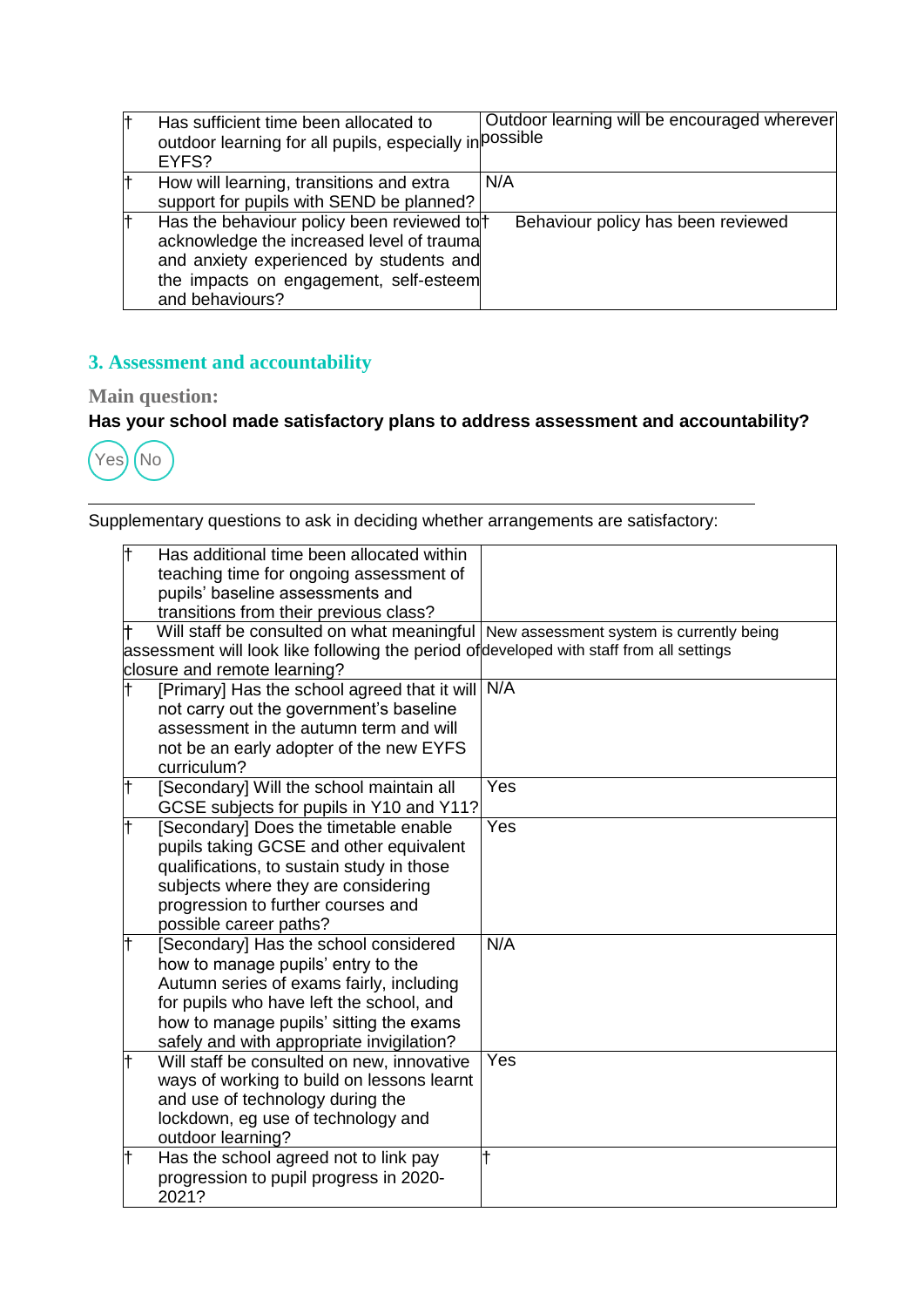# **Contingency planning**

(refer to [DFE Advice](https://www.gov.uk/government/publications/actions-for-schools-during-the-coronavirus-outbreak/guidance-for-full-opening-schools) Section 5 "Contingency Planning for Outbreaks")

**Main question:**

# **Has your school made satisfactory contingency plans for responding to Covid-19 outbreaks?**



|    | Will the school put a plan in place for<br>students' remote education in the event of education in the event of closure                                              | SLT are constructing a plan to deliver remote                            |
|----|----------------------------------------------------------------------------------------------------------------------------------------------------------------------|--------------------------------------------------------------------------|
|    | the school needing to close?                                                                                                                                         |                                                                          |
|    | Will the school ensure that its workload<br>impact assessment includes possible<br>remote education for all students in the<br>event of the school needing to close? |                                                                          |
|    | Will the school ensure that staff and<br>students have full access to Government<br>schemes around the provision of IT<br>equipment?                                 | Yes                                                                      |
| lt | Will there be full consultation with trade<br>union reps on contingency plans?                                                                                       | School currently has no union reps but will<br>consult with staff widely |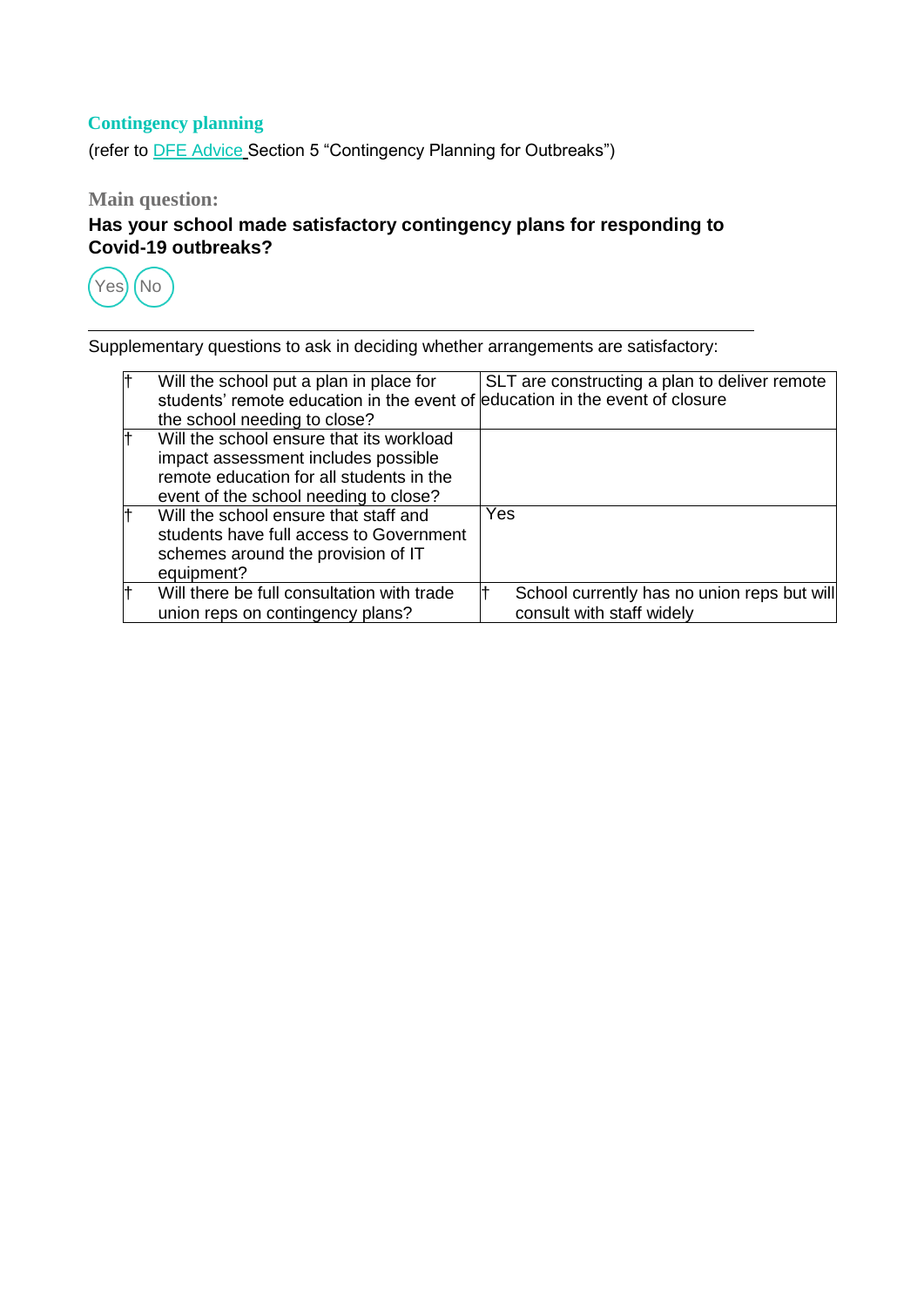#### **Appendix 1:**

#### **Additional Checklist for Special Schools**

This additional checklist is based on the specific DFE advice for special schools, recognising their specific challenges and also recognising that in special schools a phased, more flexible approach to a full return may be necessary.

#### **The risk assessment process**

The DfE advises that whether or not risk assessments are carried out for each child or young person with an EHC plan, schools should work collaboratively with parents/carers to plan for their return to school in September. Our advice is that it would be most appropriate to conduct risk assessments for all such children.

#### Supplementary questions:

|    | additional preparation time for SEND place for some pupils<br>students to be ready for a full return and<br>therefore planning for a phased, more<br>flexible return of students (eg during the<br>first half of the autumn term)? | Is the school considering the need for Staggered return in place. Phased return in |
|----|------------------------------------------------------------------------------------------------------------------------------------------------------------------------------------------------------------------------------------|------------------------------------------------------------------------------------|
| lt | Will parents, carers and pupils be<br>consulted on planned measures to protect<br>them and others?                                                                                                                                 |                                                                                    |
|    | Has the process included risk<br>assessments for individual pupils identified<br>as at greater risk, including users of<br>wheelchairs and other physical aids?                                                                    | N/A                                                                                |
|    | Is there a plan in place to assess risk for every<br>child with an EHC plan (most children in a<br>special school setting)? Which staff<br>will<br>be involved in this process?                                                    | All pupils have been individually risk assessed                                    |
|    | Have staff, parents and pupils (if over 16<br>and appropriate) been consulted about<br>plans for September?                                                                                                                        |                                                                                    |
| lt | Have 'bubbles', equipment use, transport,<br>personal care needs etc been taken into<br>account in the risk assessment?                                                                                                            | N/A                                                                                |
|    | Has the risk assessment of the school's<br>transport provider been seen and the<br>school been consulted on it?                                                                                                                    | Yes                                                                                |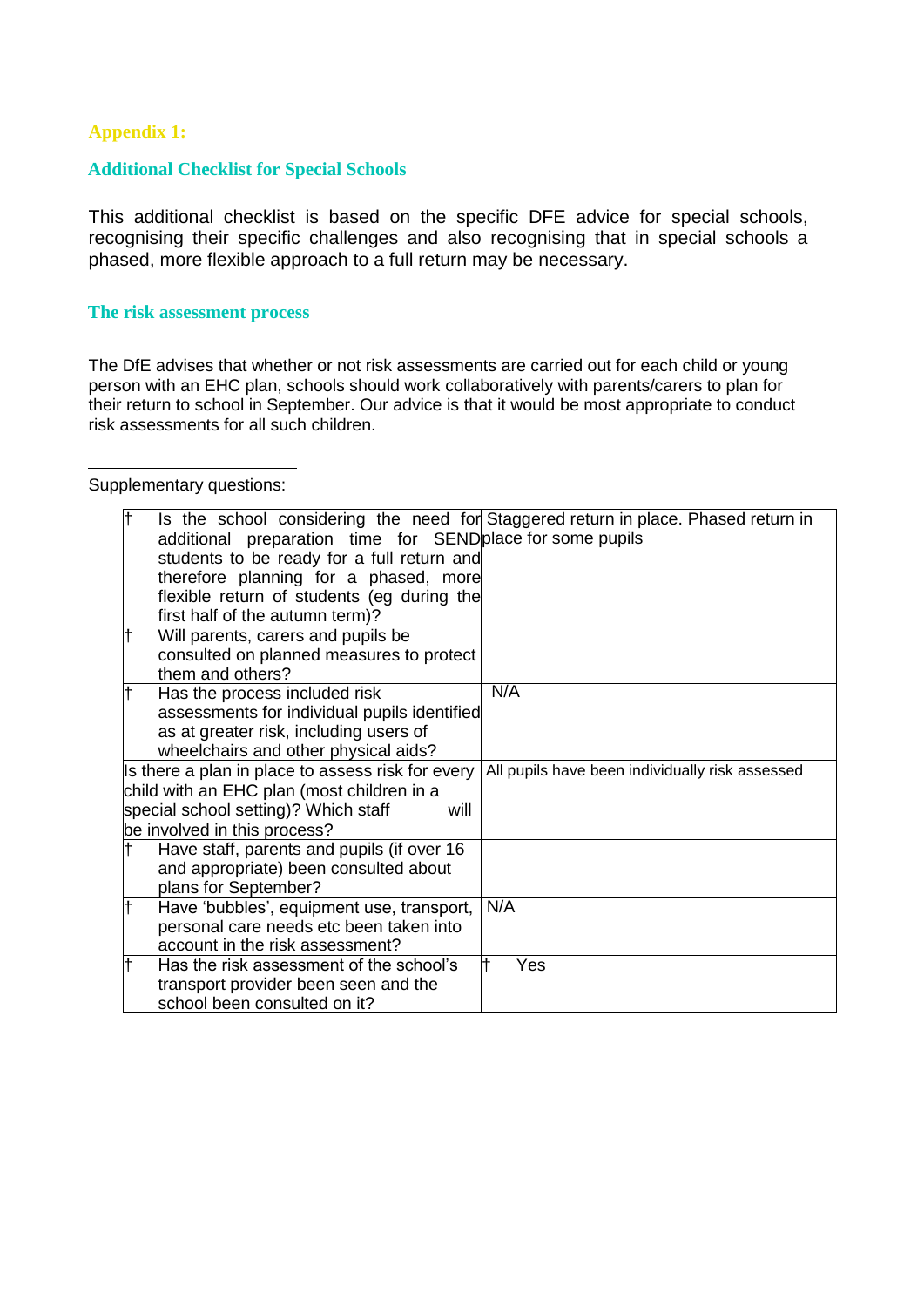The DfE says that it will not be issuing further national notices to modify EHC plan duties under the Children and Families Act 2014 beyond 31 July but may have recourse to 'local flexibilities' if there are further outbreaks. The temporary changes to the law which relax local authorities' duties on EHC needs assessments and plans remain in place until 25 September.

Supplementary questions:

| Has your school considered the<br>implications of the temporary changes to<br>the law on its capacity to support students?                                                                                                                                                                                               | None identified |
|--------------------------------------------------------------------------------------------------------------------------------------------------------------------------------------------------------------------------------------------------------------------------------------------------------------------------|-----------------|
| Will all children be able to access any<br>additional external support that they<br>require to fully participate?                                                                                                                                                                                                        | If possible     |
| Will central support team staff, therapy<br>staff and peripatetic teachers be able to<br>access the school and work with students<br>safely? Does the school have a plan for<br>how this is to be managed? Can the school<br>provide PPE/face<br>coverings/masks/sanitiser to all visiting<br>professionals who need it? | N/A             |
| Will children be able to access any<br>additional assessment required external to<br>the school?                                                                                                                                                                                                                         | Yes             |

#### **Protective measures**

Supplementary questions:

# **3. Ensuring good respiratory hygiene**

 $\ddagger$ 

| Is PPE being provided and worn by all staff<br>managing tracheostomies or other tubing<br>processes for students? Is adequate time<br>being allowed for them to put on and remove<br>the PPE before and after carrying out<br>procedures? | N/A                                            |
|-------------------------------------------------------------------------------------------------------------------------------------------------------------------------------------------------------------------------------------------|------------------------------------------------|
| Has the school included the risks from the<br>'airborne transmission of respiratory<br>droplets'for staff<br>working<br>with<br>children who regularly spit or use saliva as a<br>sensory stimulant?                                      | N/A                                            |
| lt<br>Will windows be kept open at all times to<br>aid ventilation?                                                                                                                                                                       | Where possible                                 |
| lt<br>Will doors be kept open where possible to<br>aid ventilation? Has this been risk<br>assessed in terms of students for whom<br>leaving the door (or windows) open would<br>not be safe?                                              | All doors will be propped open at all<br>times |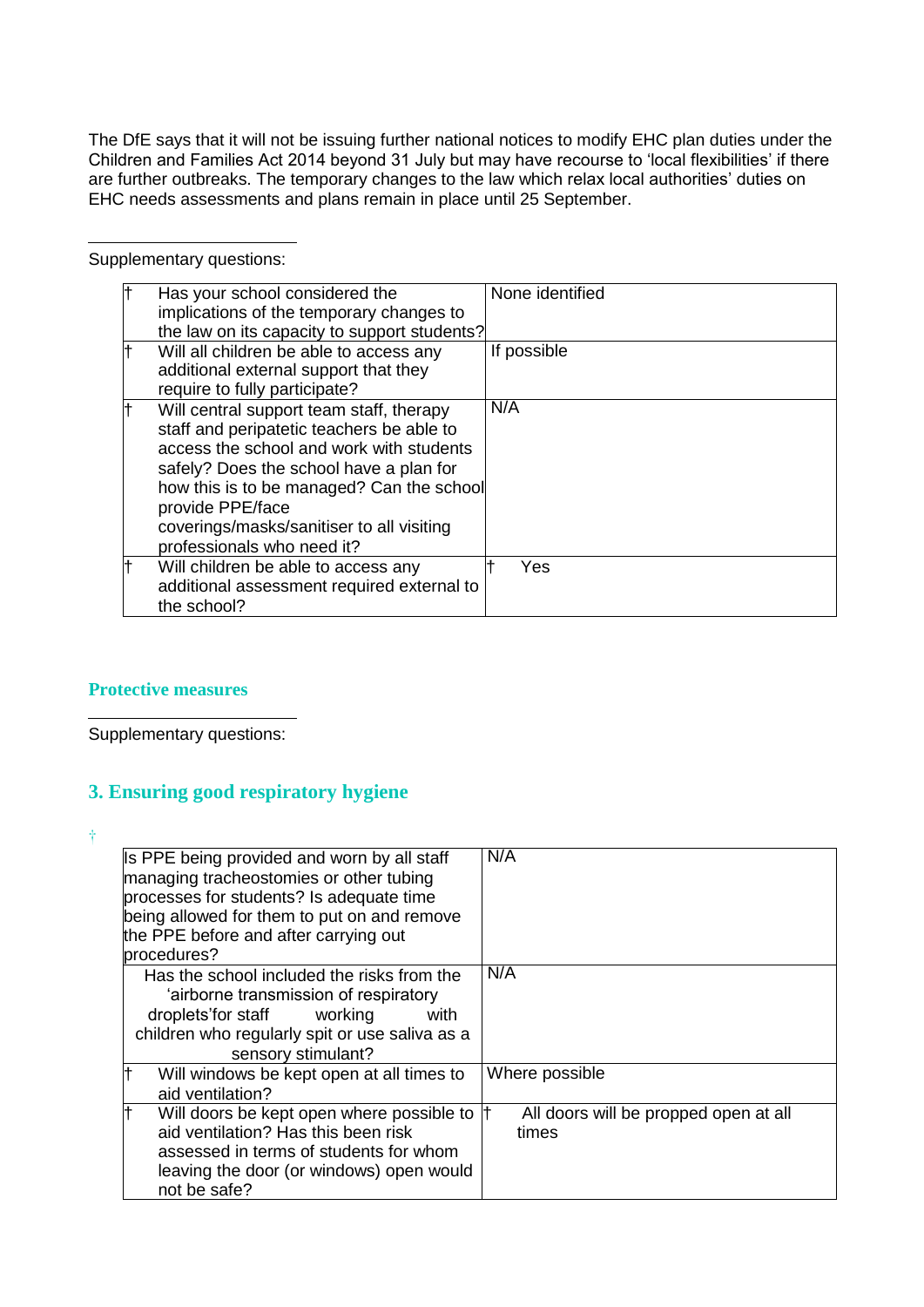# **4. Introducing enhanced cleaning**

| lt | Will arrangements be in place to limit<br>bringing of pupil belongings into school,<br>store such belongings safely when in<br>school, and limit taking school items home<br>and back into school? Will arrangements<br>be in place for pupils to bring in items<br>which support stimming etc safely? Will<br>arrangements for this be discussed with<br>parents/carers first? | Pupils bringing items into school will remain at<br>a minimum. |
|----|---------------------------------------------------------------------------------------------------------------------------------------------------------------------------------------------------------------------------------------------------------------------------------------------------------------------------------------------------------------------------------|----------------------------------------------------------------|
| lt | Will adequate arrangements be in place<br>for cleaning of shared items, such as<br>therapy or support aids, which cannot be<br>left unused for 72 hours between use?                                                                                                                                                                                                            | Items in the Cube are subject to a<br>cleaning regime          |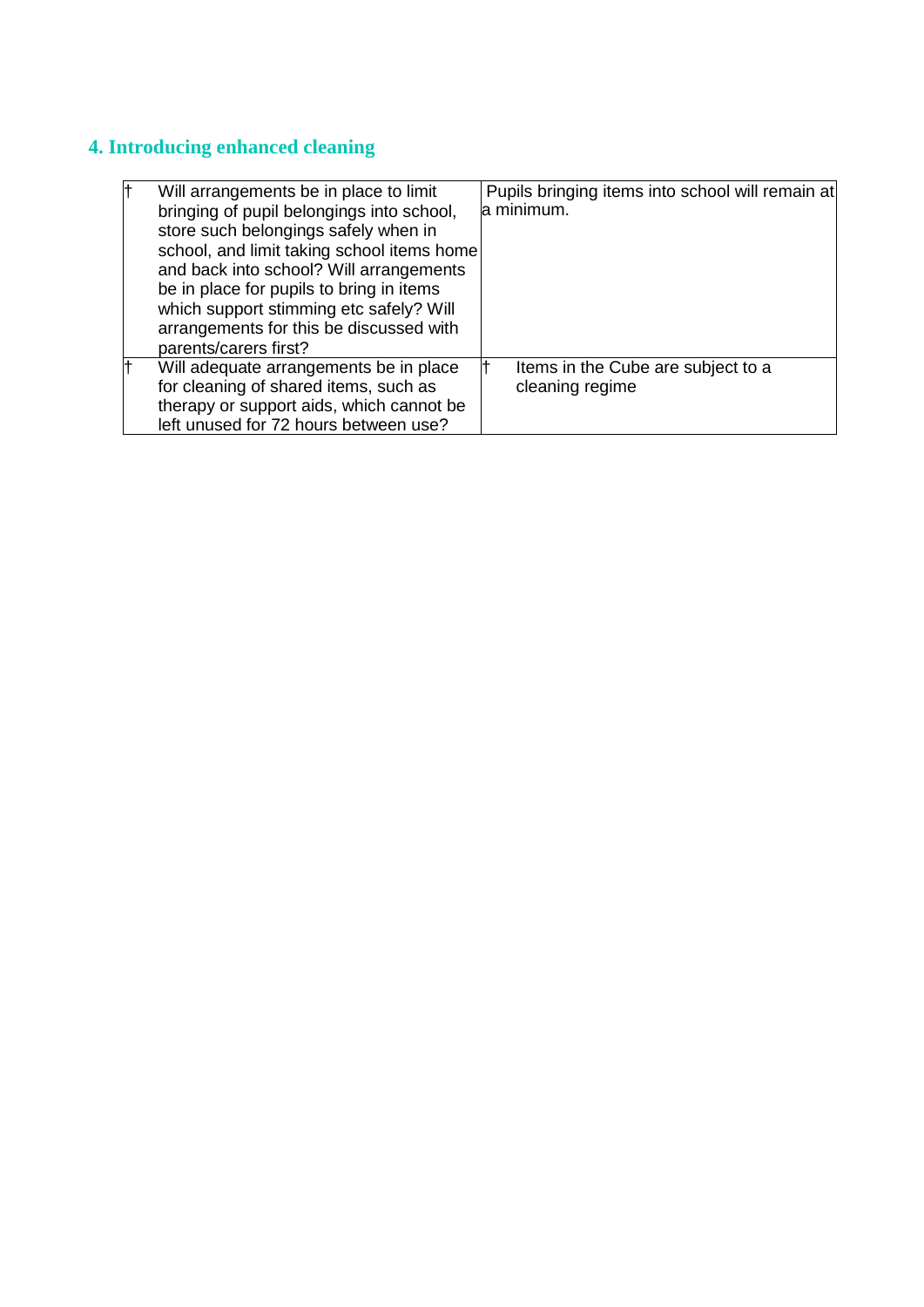# **6. Wearing personal protective equipment (PPE) where appropriate**

| $\ddagger$ | Will appropriate PPE be provided for staff at  | PPE will be made available to all staff at all times if |
|------------|------------------------------------------------|---------------------------------------------------------|
|            | significant risk, due to necessary close       | and when required                                       |
|            | personal contact with pupils who can't control |                                                         |
|            | behaviour such as spitting, coughing or        |                                                         |
|            | sneezing or whose behaviour or learning        |                                                         |
|            | needs to be physically managed?                |                                                         |
|            | Will each staff member be risk assessed to     | N/A                                                     |
|            | ensure that the most appropriate mask or       |                                                         |
|            | covering is sourced for their use? (eg hearing |                                                         |
|            | aid users cannot wear ties around the ears,    |                                                         |
|            | BSL users or those who need children to see    |                                                         |
|            | their mouth will need clear masks etc)         |                                                         |
|            | Will all staff being entitled to more frequent |                                                         |
|            | breaks in order to change the PPE/face         |                                                         |
| Ť.         | coverings                                      |                                                         |
|            | eg between sessions, after working with        |                                                         |
|            | individual children and to hydrate properly?   |                                                         |

#### **Social distancing**

For special schools, the DfE recognises that social distancing is difficult and says it is acceptable for students not to distance within their bubble or group. In special schools many pupils will need the opportunity to leave their class and go to a quieter, or less sensory stimulating space at times during the day.

Supplementary questions:

# **a. Grouping children**

| t  | Has the school adopted appropriate ways                                              | Bubbles have been created in the most                                                               |
|----|--------------------------------------------------------------------------------------|-----------------------------------------------------------------------------------------------------|
|    | of creating bubbles for the setting? (eg                                             | logical way possible                                                                                |
|    | linked to corridor, series of rooms or other                                         |                                                                                                     |
|    | geographical arrangements, rather than by                                            |                                                                                                     |
|    | year group or just one class)                                                        |                                                                                                     |
|    |                                                                                      | t Are arrangements in place for pupils to safely   Cube and pastoral office are available to pupils |
|    | access quiet spaces, sensory rooms during he Staff will wipe surfaces between pupils |                                                                                                     |
|    | school day? Will this be staffed, given the need                                     |                                                                                                     |
|    | to maintain bubbles? Will these areas be                                             |                                                                                                     |
|    | cleaned between users and by whom?                                                   |                                                                                                     |
| t. | Will staff such as subject specialists in                                            | There are only 32 pupils in school so risks                                                         |
|    | special schools be given the option to                                               | are minimal from crossing bubbles                                                                   |
|    | work across bubbles or to live stream                                                |                                                                                                     |
|    | lessons from remote rooms?                                                           |                                                                                                     |

# **b. Measures within the classroom**

| Given the number of students and staff in<br>small classroom spaces in special schools,<br>has a risk assessment been undertaken to<br>judge safe numbers and the realistic possibility<br>of any distancing? | Classrooms have been organised to allow for<br>social distancing |
|---------------------------------------------------------------------------------------------------------------------------------------------------------------------------------------------------------------|------------------------------------------------------------------|
|                                                                                                                                                                                                               |                                                                  |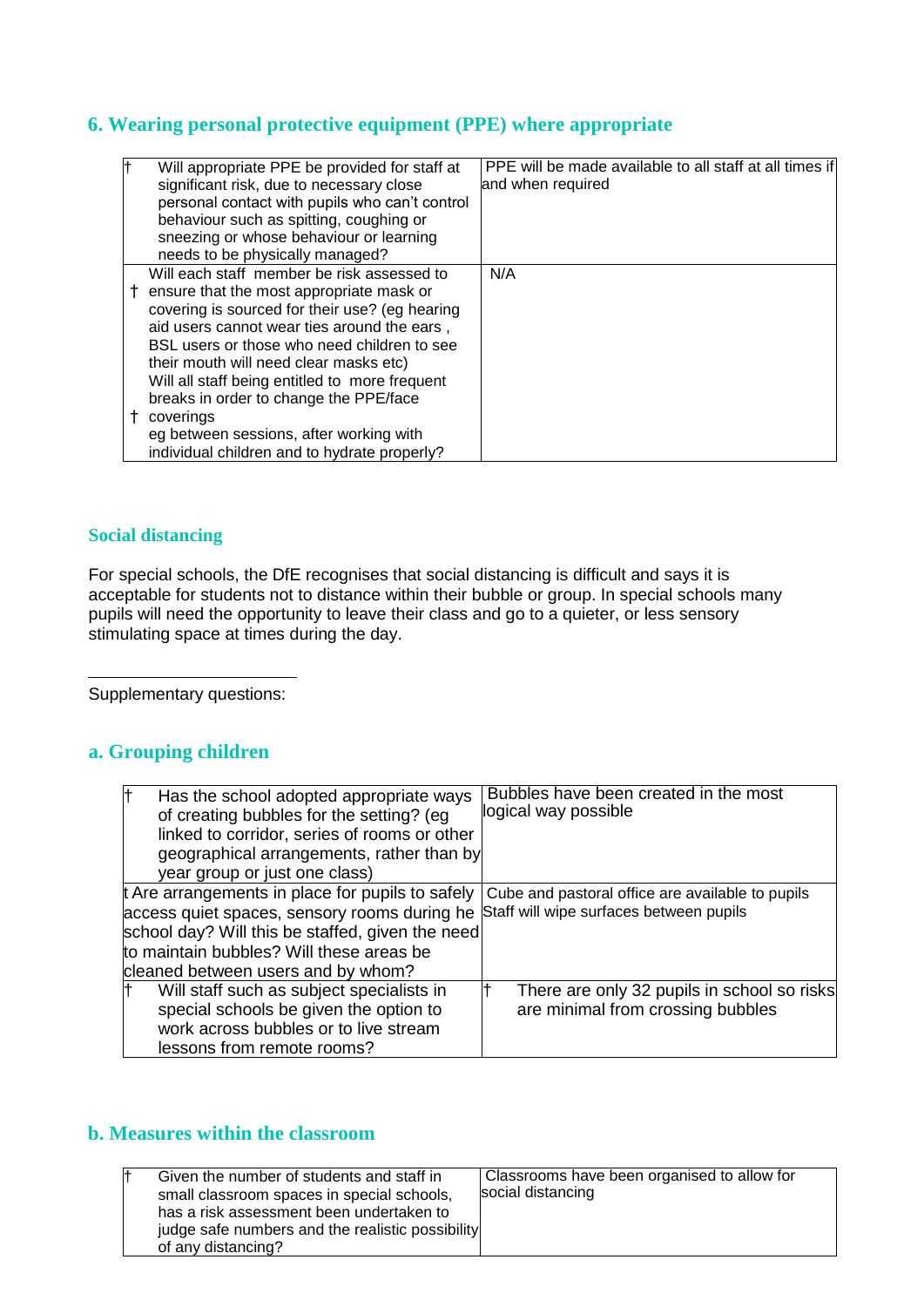| Has the school identified quiet spaces for                                                                                                                                       | Yes |
|----------------------------------------------------------------------------------------------------------------------------------------------------------------------------------|-----|
| pupils                                                                                                                                                                           |     |
| with SEND                                                                                                                                                                        |     |
| who need them?                                                                                                                                                                   |     |
| Has the school identified how staff will manage <sup>†</sup><br>pupils who need support with personal care<br>(eg going to the toilet) in a way that maintains<br>their dignity? | N/A |